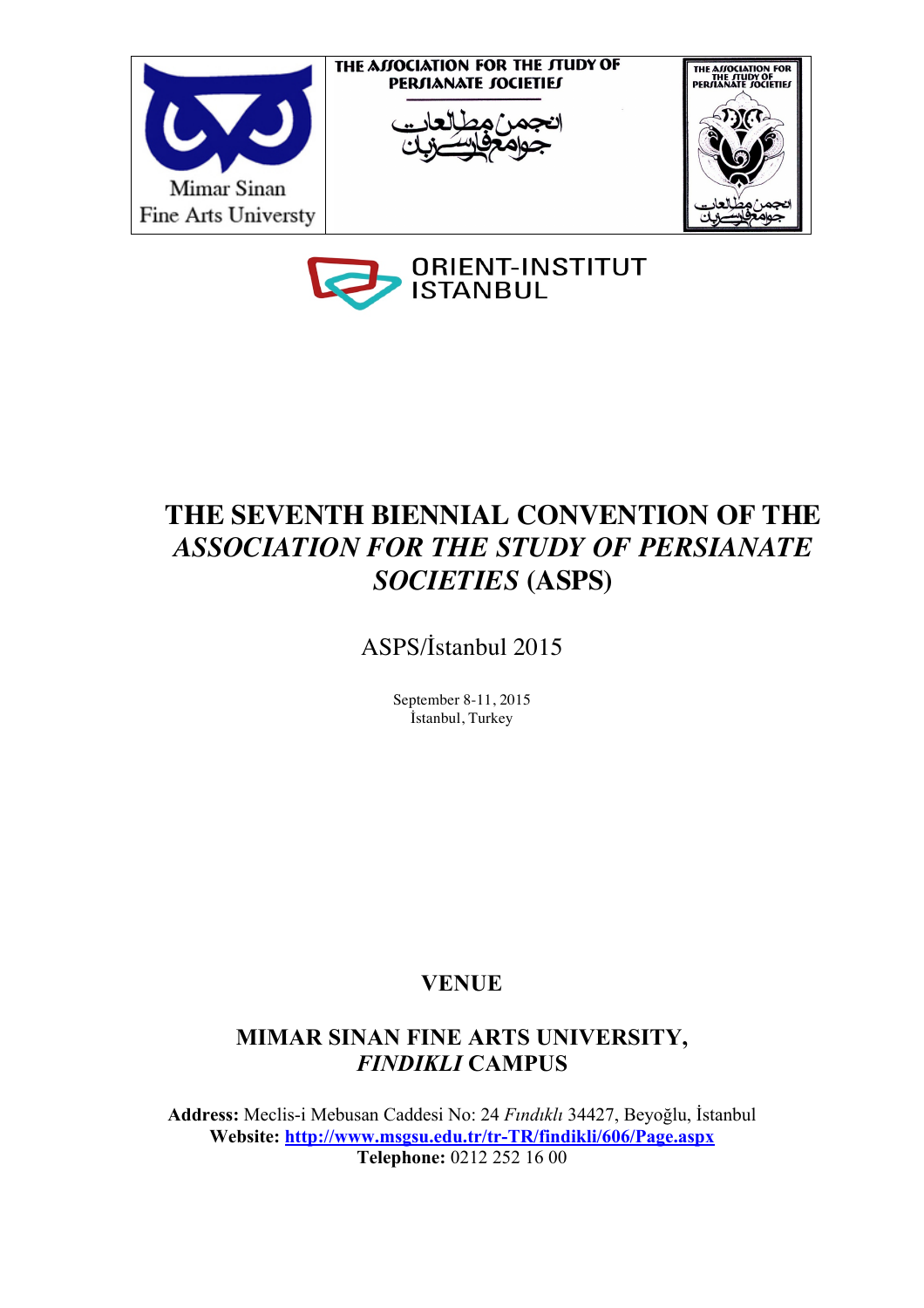# **THE ASSOCIATION FOR THE STUDY OF PERSIANATE SOCIETIES**

#### **OFFICERS**

### **PRESIDENT**

*Saïd Amir Arjomand State University of New York, Stony Brook*

### **VICE PRESIDENT**

*Jo-Ann Gross The College of New Jersey*

## **ACTING TREASURER**

*Pooriya Alimoradi University of Toronto*

## **PAST-PRESIDENTS**

*Parvaneh Pourshariati The City University of New York*

> *Rudi Matthee University of Delaware*

## **FOUNDER &PAST-PRESIDENT**

*Saïd Amir Arjomand State University of New York Stony Brook*

#### **BOARD OF DIRECTORS**

*Pooriya Alimoradi University of Toronto*

*Sussan Babaie The Courtauld Institute of Art*

*Kathryn Babayan*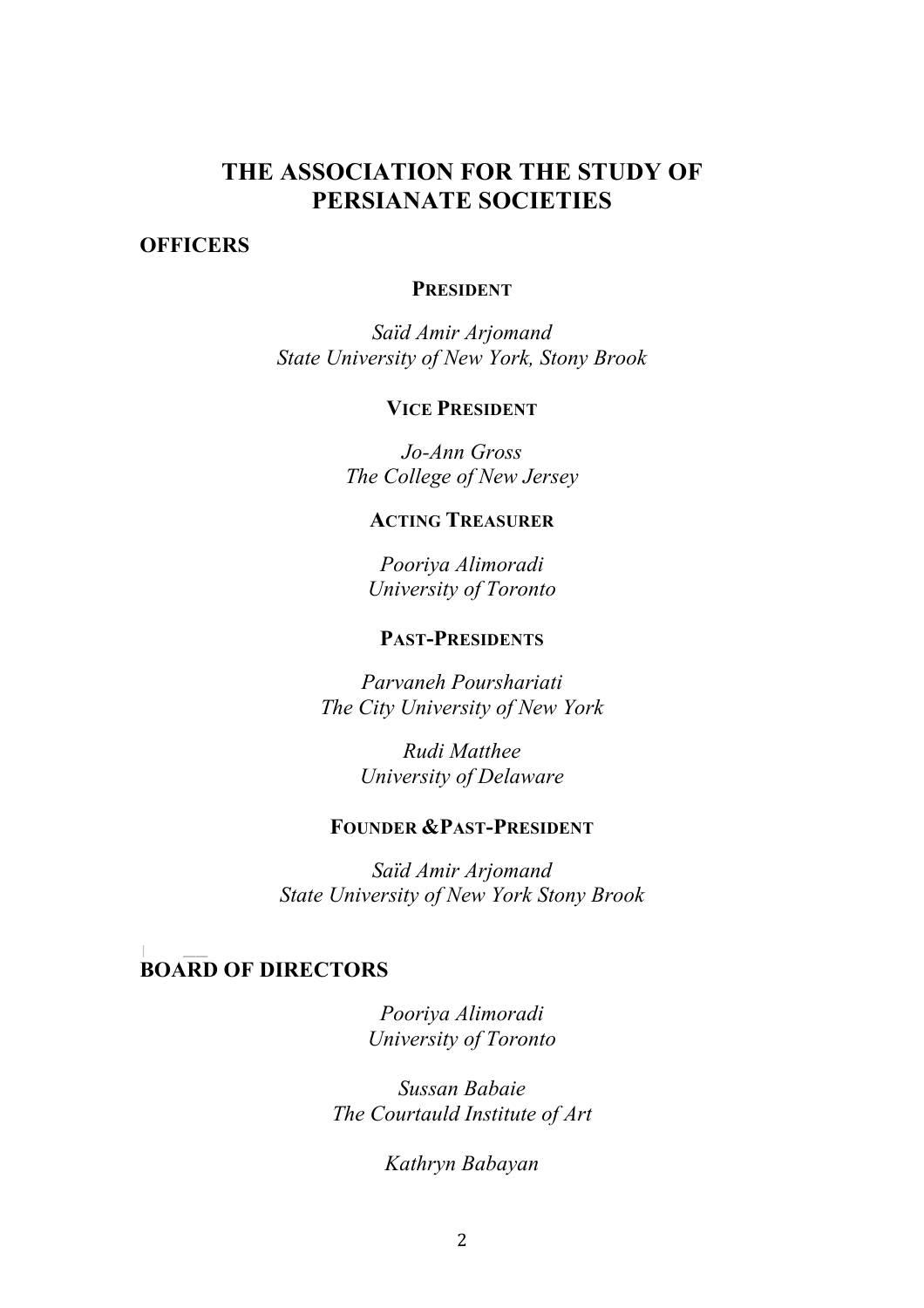*University of Michigan*

*Houchang Chehabi Boston University*

*Ghazzal Dabiri University of Ghent*

*Rudi Matthee University of Delaware*

*Jawid Mojaddedi Rutgers University*

*Judith Pfeiffer University of Oxford*

## **REGIONAL BRANCH DIRECTORS**

#### ARMENIA

*Garnik Asatrian Caucasian Center for Iranian Studies, Yerevan*

## BALKANS

*Ahmed Zildži*ć *The Oriental Institute, Sarajevo*

## COUNCIL FOR EURASIA

*Florian Schwarz Austrian Academy of Sciences*

## **GEORGIA**

*George Sanikidze Institute of Oriental Studies, Tbilisi*

INDIA

*Isthtiyaq Ahmad Zilli Aligarh Muslim University* 

a

#### IRAN

*Kourosh Kamali Fars Encyclopedia, Shiraz, Iran*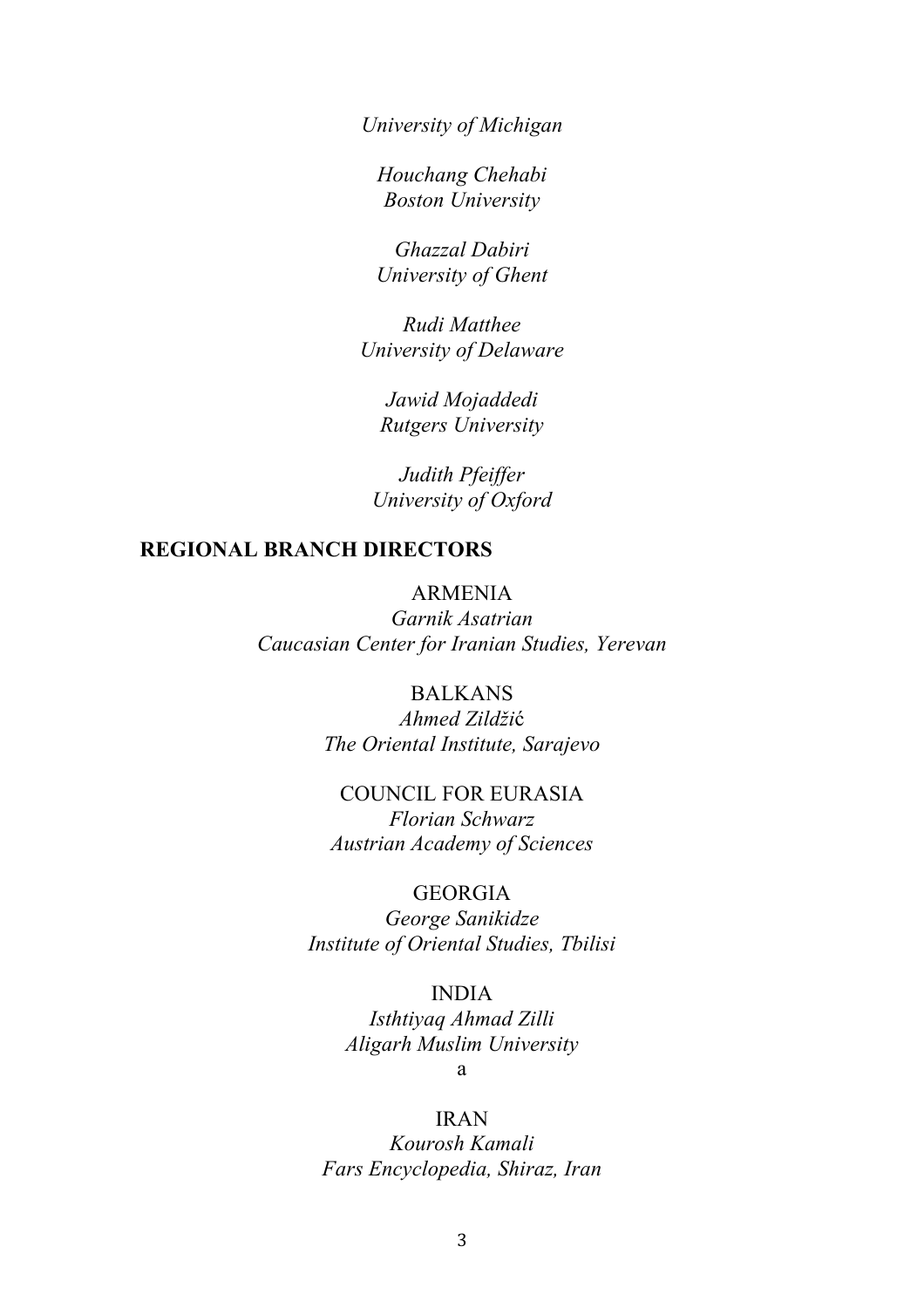## PAKISTAN *Muhammad Saleem Mazhar University of the Punjab*

# TAJIKISTAN

*Umed Mamadsherzodshoev Institute of Humanities, Academy of Sciences of Tajikistan*

## CONVENTION ORGANIZING COMMITTEE

*Jo-Ann Gross (The College of New Jersey), Chair*

*Pooriya Alimoradi (University of Toronto) Saïd Amir Arjomand (SUNY Stony Brook) Evrim Binbaş (Royal Holloway, University of London) Ghazzal Dabiri (University of Ghent) Rudi Matthee (University of Delaware) Jawid Mojaddedi (Rutgers University) Oya Pancaroǧlu (Boğaziçi University) Judith Pfeiffer (University of Oxford) Parvaneh Pourshariati* (*The City University of New York*) *Sara Nur Yıldız (University of St Andrews and Orient-Institut Istanbul)*

#### GRAPHIC DESIGNER

*BRIAN JOHNSON (American Research Institute in Turkey)*

# FILM AND PHOTOGRAPHY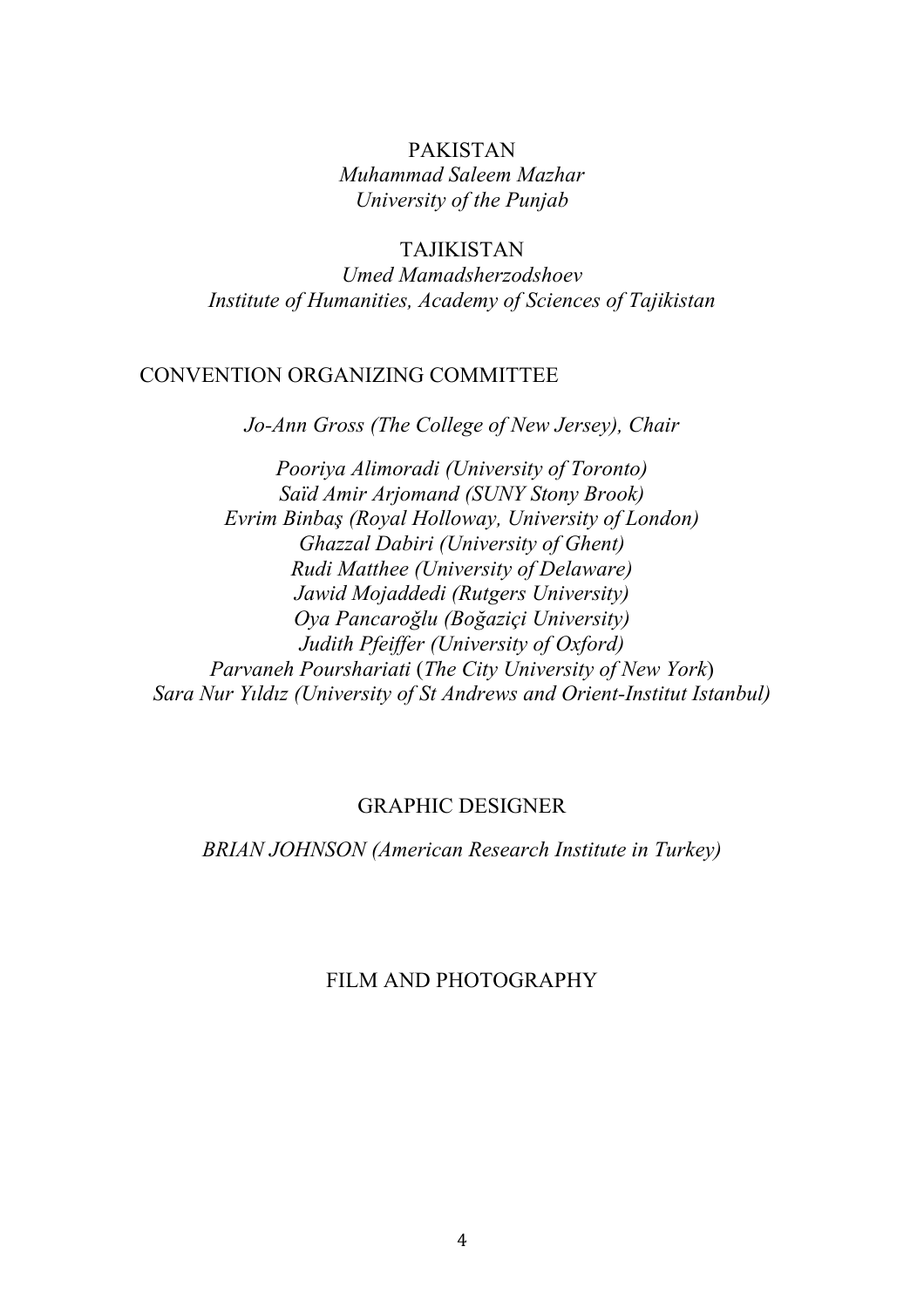# *ASPS Gratefully Acknowledges the Kind Collaboration and Sponsorship of*

#### **MIMAR SINAN FINE ARTS INSTITUTE**

*Professor Zeki Alpan, Vice-Rector Professor Mahmut Bozkurt, Dean, Faculty of Fine Arts Professor Sitare Turan Bakir, Faculty of Fine Arts Özlem Ataman, Rectorate Coordinator Aslı Gürbüz Şatiroğlu, Rectorate Coordinator*

## **ORIENT-INSTITUT ISTANBUL**

*Professor Raoul Motika, Director Dr. Richard Wittmann, Associate Director*

## **JP GOELET FOUNDATION**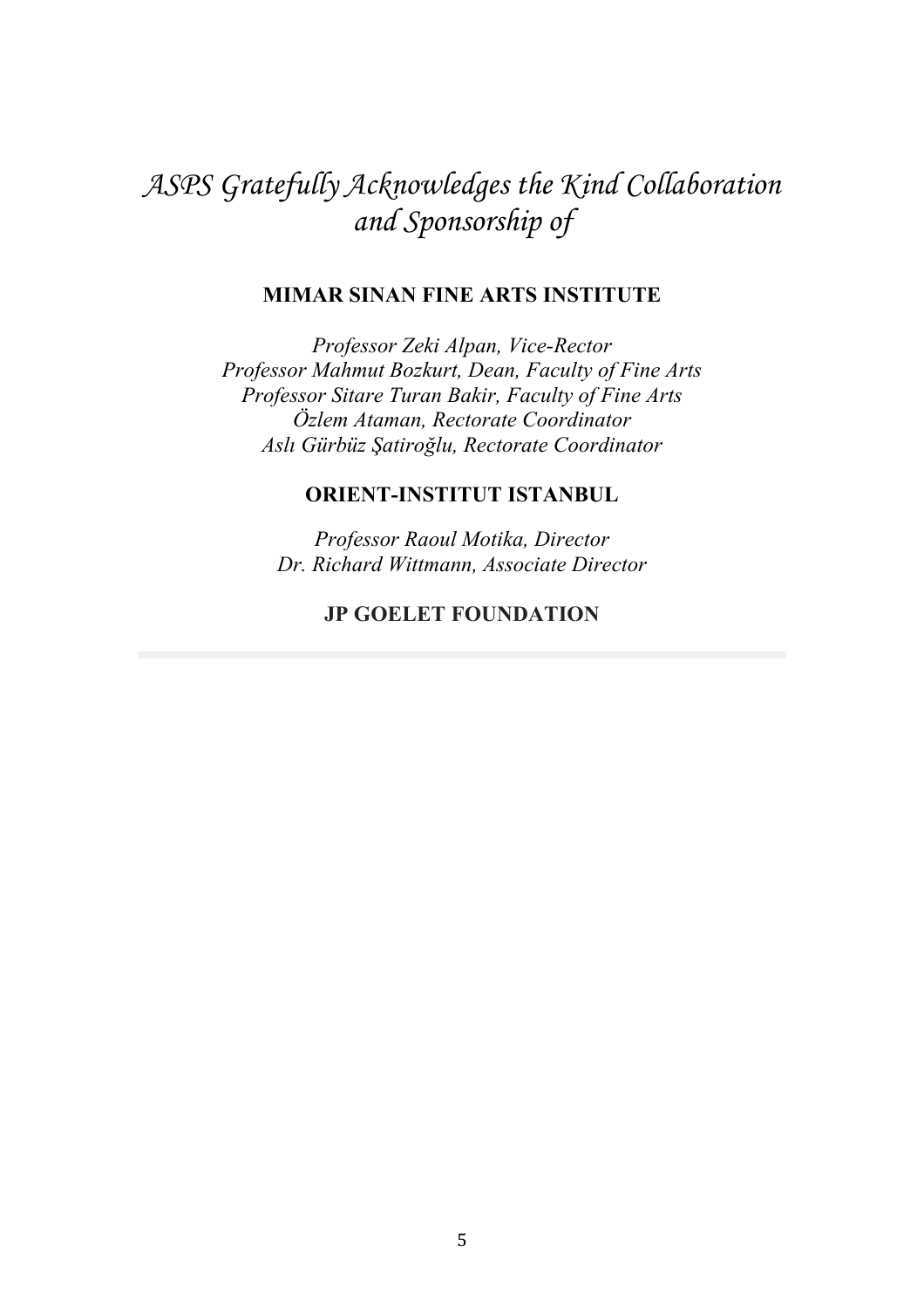# **PROGRAM**

# **TUESDAY SEPTEMBER 8, 2015**

**12:00-17:00: REGISTRATION**

Venue: Main Entrance, Mimar Sinan Fine Arts University

**17:30-19:00 ASPS INAUGURAL CEREMONIES**

Venue: Auditorium

## MASTER OF CEREMONIES:

Professor Saïd Amir Arjomand (SUNY, Stony Brook)

Welcoming Addresses:

Vice-Rector Professor Zeki Alpan (Mimar Sinan Güzel Sanatlar Üniversitesi)

Associate Director Dr. Richard Wittmann (Orient-Institut Istanbul)

Announcement of the Eighth ASPS Biennial Convention in Shiraz

## PRESIDENTIAL ADDRESS:

Professor Saïd Amir Arjomand (SUNY, Stony Brook)

*Unity of the Persianate World under Turko-Mongolian Domination and the Divergent Development of Imperial Autocracies in the Sixteenth Century*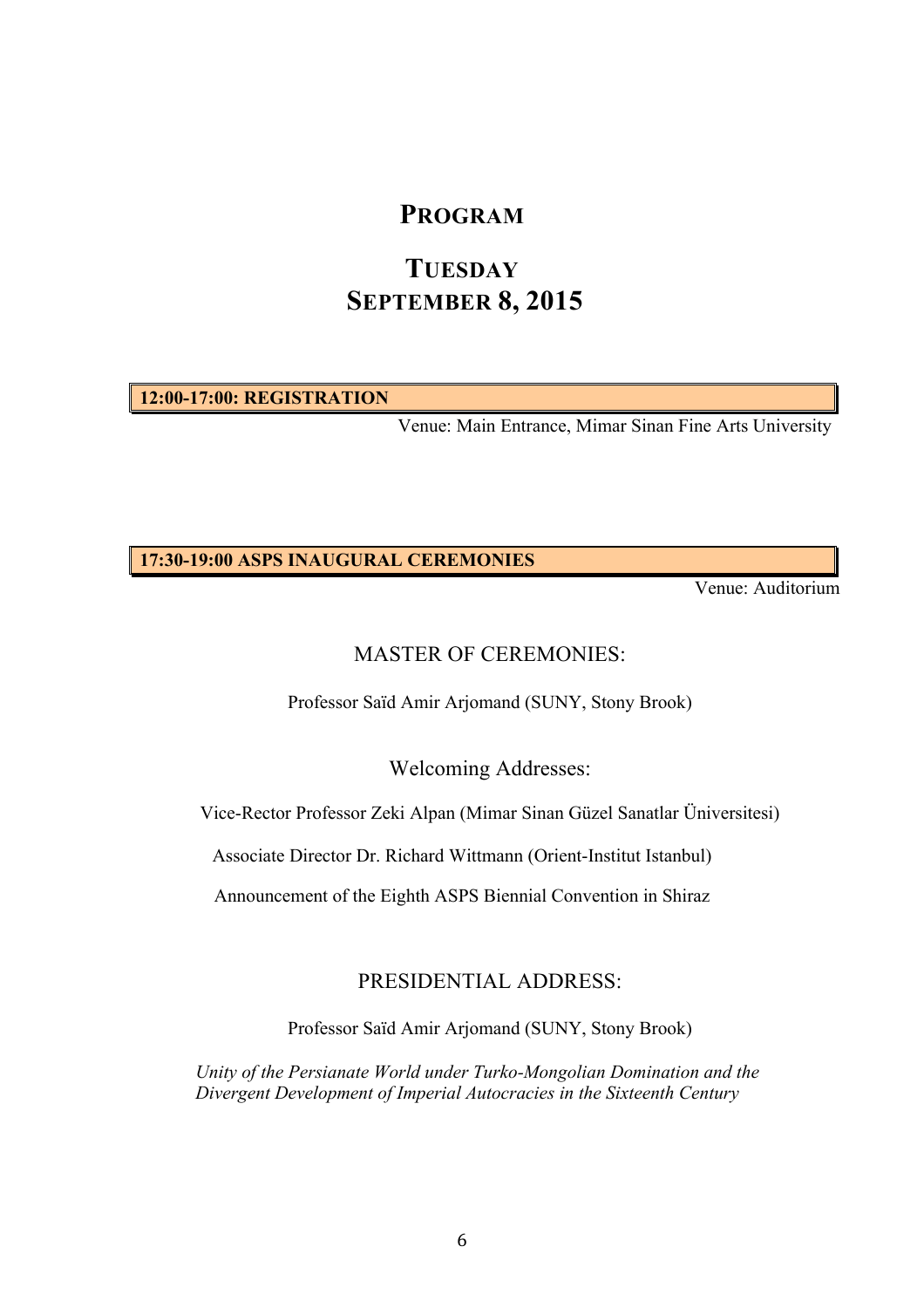**19:00-21:00 ASPS INAUGURAL RECEPTION** 

Venue: Auditorium

HOSTED BY BRILL, PUBLISHER OF *THE JOURNAL OF PERSIANATE STUDIES*

### **PERSIANATE ISTANBUL IN THE SEVENTEENTH CENTURY: A MUSICAL APPRECIATION**

Artistic Director: Derya Türkan Advisor: Cem Behar (Sehir University)

Vocalists: Bora Uymaz Gürsoy Dinçer İlhan Yazıcı Istanbulî kemençe - Derya Türkan Ney - Salih Bilgin Kanun - Serkan Mesut Halili Rhythm - Fahrettin Yarkın Tanbur – Hakan Talu

# **WEDNESDAY SEPTEMBER 9, 2015**

**SESSION I 9:00-10:30**

**1. Middle Persian Workshop Organized by Ali Amini (Shiraz University)**

Room 201

**2. Mughal India and the Deccan Kingdoms**

Room 202

Panel Chair: Lale Uluç (Boğaziçi University)

Emma Kalb (*University of Chicago*): Reading the *Tahmasnama*: Interpreting the Idealized Portrait of an Elite Mughal Slave

Gulfishan Khan (*Aligarh Muslim University*): Mughal Environmental Concerns in Kashmir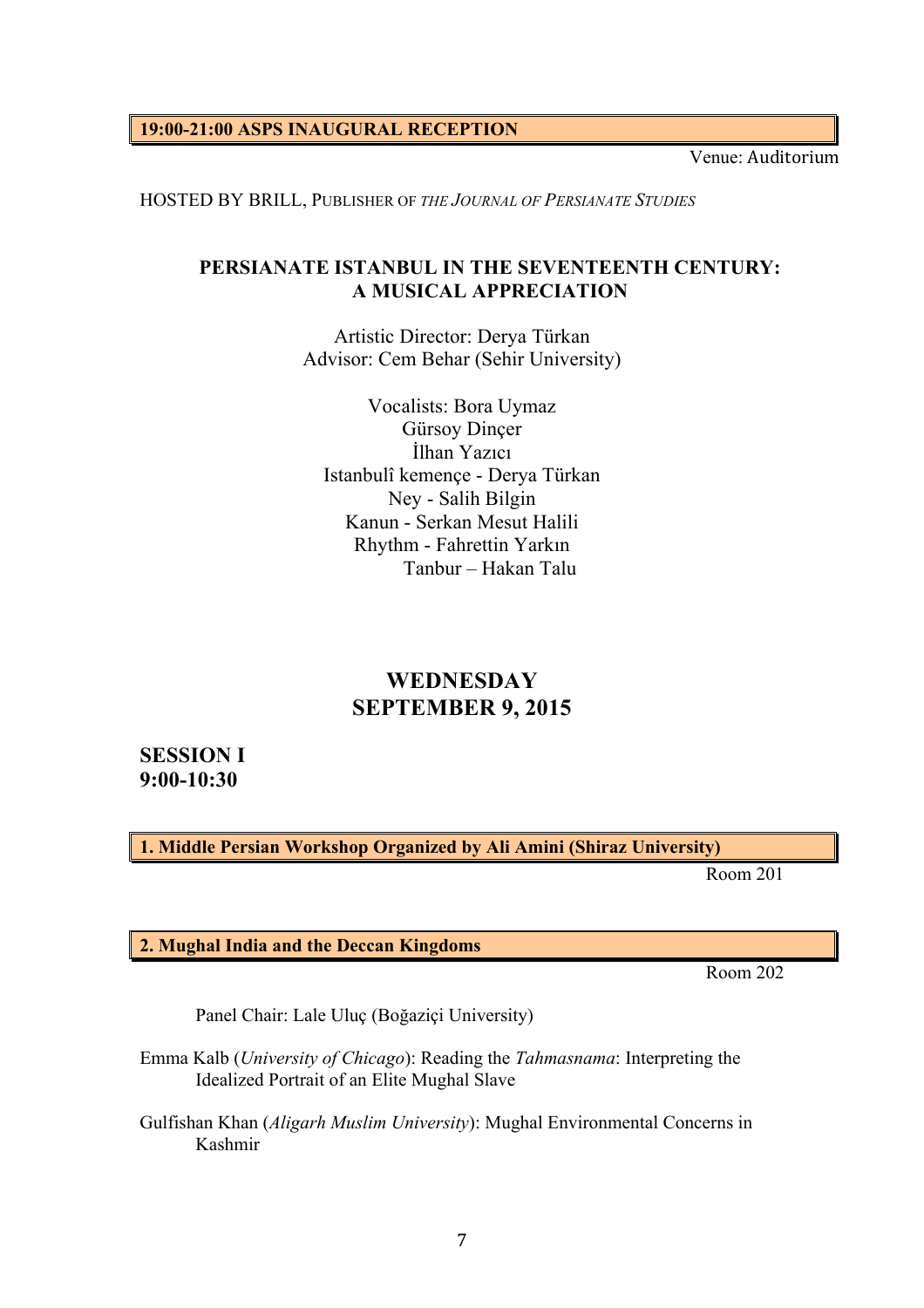- Nisar Khan (*Jamia Millia Islamia*): Sacred and Spatial Meanings of Hasht Behesht in Indo-Iranian Architecture
- Salma Ahmed Farooqui (*Maulana Azad National Urdu University*): Hyderabad: Development of 'Persianized' Utilitarian Architecture under the Qutb Shahis

#### **3. Religion and Cultural Trends in the Mongol Period**

Room 203

Panel Chair: Andrew Peacock (St Andrews University)

- Derek Mancini-Lander (*SOAS, University of London*): Making Yazd Mongol: Rashiduddin Fazlullah and the Rise of the Sayyids in Yazd's Local Historiography
- Kazuo Morimoto (*University of Tokyo*): The Identity of Sayyid Ibn ʿAbd al-Hamid, the Close Associate of Özbek Khan
- Osamu Otsuka (*University of Tokyo*): Hamd-Allāh Mustawfī and Īrān-zamīn: With a Special Reference to the Unexamined Source, the Dhayl-i Ẓafar-nāma
- Mohammad Masad (*Zayed University*): Between the Lines: A Reexamination of the Life and Times of Ganji

#### **4. The Perso-Turkic Heritage: In Celebration of Abdülbaki Gölpınarlı and Badiʻazzaman Foruzanfar**

Auditorium

Panel Chair: Ali-Ashraf Sadeghi (Iranian Academy of Persian Language and Literature)

Akbar Irani (Miras-e Maktoob): Ottoman Works in Persian in the "Written Heritage (*Miras-e Maktoob*)"

- Mohammad Ali Kazembeyki (University of Tehran): Persian Sources and the Reconstruction of Missing Early Arabic Histories: The Experience of Reconstructing the Lost *Akhbār Wulāt Khurāsān*
- Saeid Shafieioun (Isfahan University): The Place of *Kholāsat al-ashʻār* among Literary *Tazkera*s
- M. H. Saket (Freelance Researcher): Gölpınarlı's Major Contribution to the Study of the Mevlevi Order

## **COFFEE BREAK**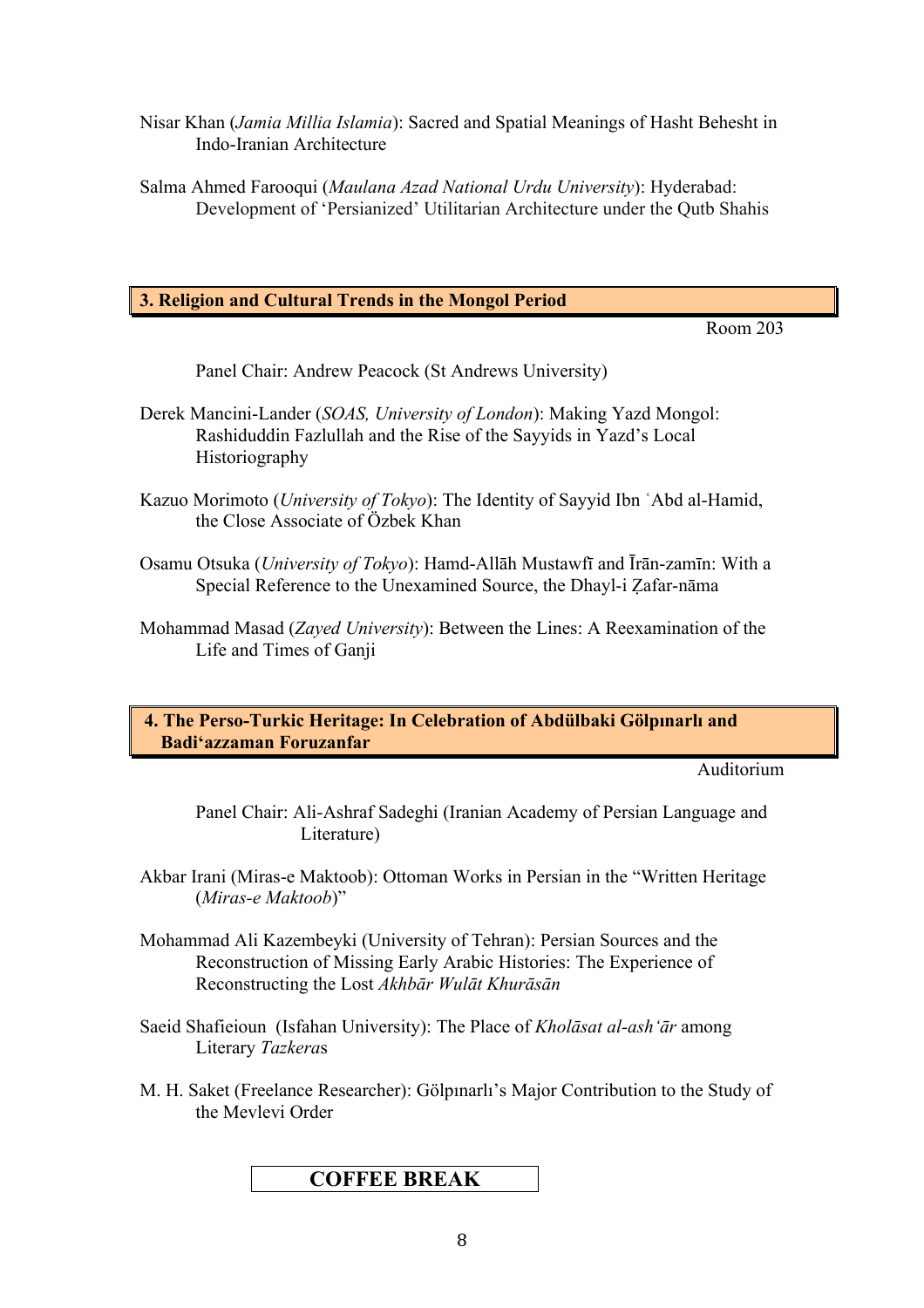#### **10:30-10:45**

## **SESSION 2 10:45-12:15**

#### **5. Persianate Architecture in Anatolia and the Caucasus**

Room 201

Panel Chair: Sitare Turan Bakır (subject to confirmation)

Anahita Shahrokhi (*University of Warsaw*): A Survey on Iranian Architectural Art Styles in Mosques and Religious Buildings of Dagestan, South Russia

Nato Gengiuri (*Tbilisi State Theater and Film University*): Persian Consul's Architectural Left-Over in Georgia

**6. Religious Discourse in Antiquity**

Room 202

Panel Chair: Abdurrahman Atçıl (Istanbul Şehir University)

- Hamed Kazemzadeh (*University of Warsaw*): Review of the Current Situation of Persian Immigrants during Sassanid Era to the Southern Dagestan
- Nina Mazhjoo (*Concordia University*): From Life to Afterlife: Conquering the Limit of Fate

Jason Silverman (*University of Helsinki*): Achaemenid Creation and Second Isaiah

Zohreh Zarshenas (*Institute for Humanities & Cultural Studies, Shiraz*): An Old Story in Avesta

**7. Patronage, Urban Events and Architectural Projects**

Room 203

Panel Chair: Dariush Borbor (Research Institute and Library of Iranian Studies)

- Charles Melville (*University of Cambridge*): Shah 'Abbas and the Construction of Isfahan
- Peyvand Firouzeh (*University of Cambridge*): The Chaukhandi of Shah Khalilollah Ne'matollahi in Bidar; Chronology and Patronage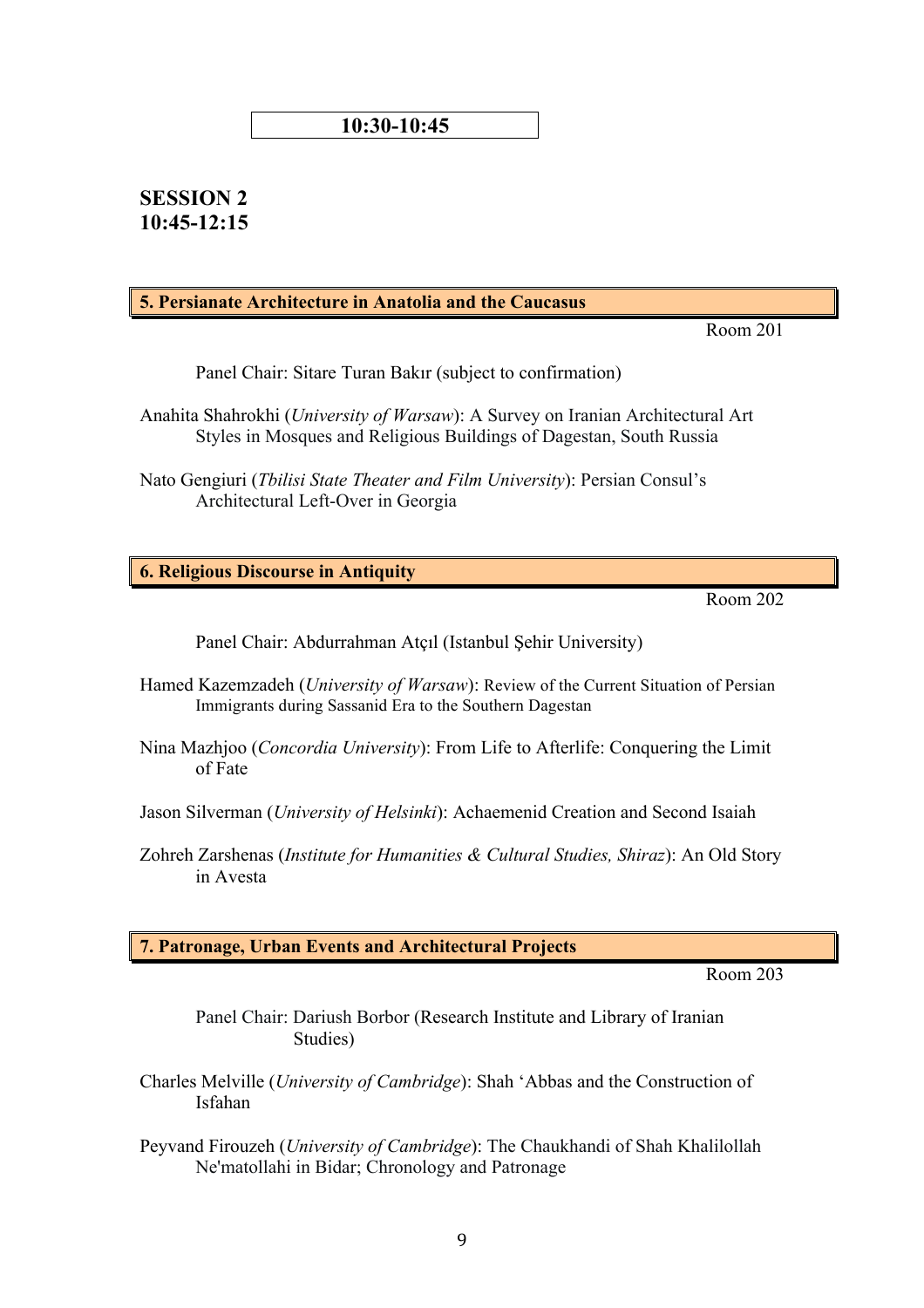Mohammad Radfar (*University of Dundee*): Cultural Diversity and Shared Public Spaces in Iranian Cities

**8. Anthropology of Persianate Societies**

Auditorium

Panel Chair: Martin Greve (Orient-Institut Istanbul)

Shahrokh Raei (*University of Göttingen*): A Comparative Study of Some Elements of the Material Culture of the Iranian Khāksārs and the Turkish Bektashīs

Rose Wellman (*Princeton University*): Eating Basiji Style: Iranian Foodways Past and Present

| <b>LUNCH BREAK</b> |
|--------------------|
| $12:15-13:30$      |

## **SESSION 3 13:30-15:00**

**9. Life Writing beyond the Politics of Memory: Auto-/Biography, Life History, and**  Prosopography in and around the Persianate World in the 19<sup>th</sup> and 20<sup>th</sup> Centuries

Room 201

*Sponsored by the British Institute of Persian Studies*

Panel Organizer and Chair: Oliver Bast (*University of Manchester*) Panel Discussant: Abbas Amanat (Yale University)

- Shahram Kholdi (*Western University*): A Majestic Essay: The Untold Story of the Shah's Answer to History
- Oliver Bast (*University of Manchester*): Istanbul, the Social Self and the Ottoman Other in Late Qajar Ego-Documents
- Denis Volkov (*University of Manchester*): Different Eras Same Self: Life-Writing by Russian spies in Iran from the late Qajars to the Early Islamic Republic – The Cases of Konstantin Smirnov (1877- 1938) and Leonid Shebarshin (1935- 2012)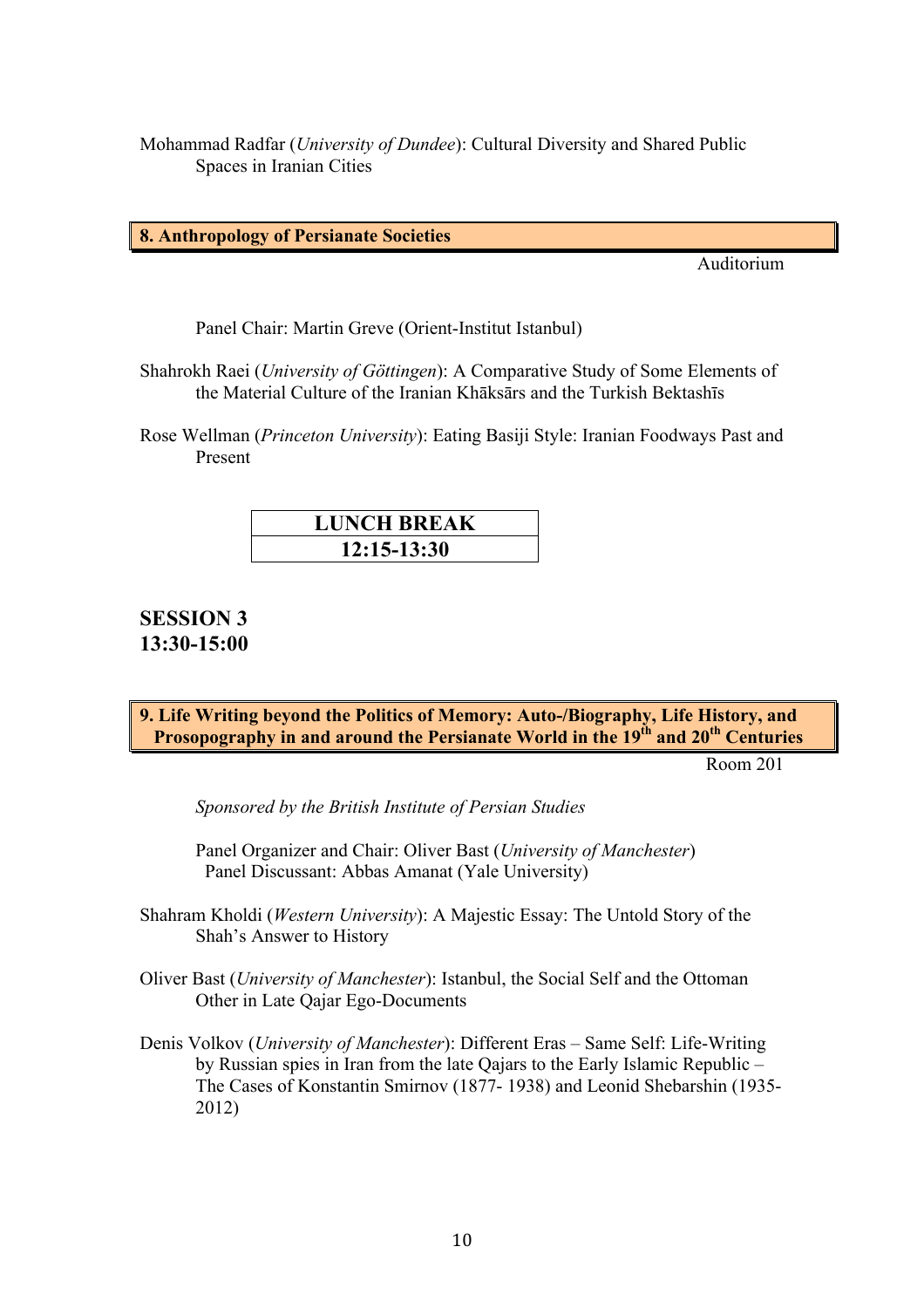**10. Shiʻism in the Persianate World**

Room 202

Panel Chair: Rıza Yıldırım (*TOBB Ekonomi ve Teknoloji Üniversitesi*)

- Keiko Sakurai (*Waseda University*): Twelver Shi'a in Dhaka, Bangladesh: The Emergence of New Leadership
- Dennis Halft (*Freie Universität Berlin*): Twelver Shiite-Armenian Controversies in 12th/18th-Century Iran

Mohammad Hassan Akhlaqi (*Kateb University*): Hazaras and Isna Ashari Shiites

**11. Ancient Iran in Inscriptions and Texts**

Room 203

Panel Chair: Alexandre Toumarkine (Orient-Institut Istanbul)

- Ali Amini (*Shiraz University*): Tracing the Early Islamic Centuries Tradition about the Achamenian Mausoleums of Naqš-e Rostam, Persepolis and Pasargadae
- Leonardo Gregoratti (*Durham University*): Parthia Ruling over Vassal Kingdoms: The Case of Characene
- Helen Giunashvili (G. Tsereteli Institute of Oriental Studies): Studies on Middle Iranian Onomastics in Aramaic Inscriptions of Georgia
- Masoumeh Bagheri (*University of Kerman*) and Abbas Azarandaz (Shahid Bahonar University of Kerman): A Glance through Inscriptions of Xerxes in the Citadel of Van

**12. Representational Arts and Literature and Cross-Cultural Reflections**

Auditorium

Panel Chair: Judith Lerner (New York University)

- Martina Rugiadi (*Metropolitan Museum of Art*): New Evidence on Medieval Life-Size Plaster Figures
- Negar Habibi (*Université d'Aix-Marseille*): Patronage Sketched through the Farangi Sāzi Paintings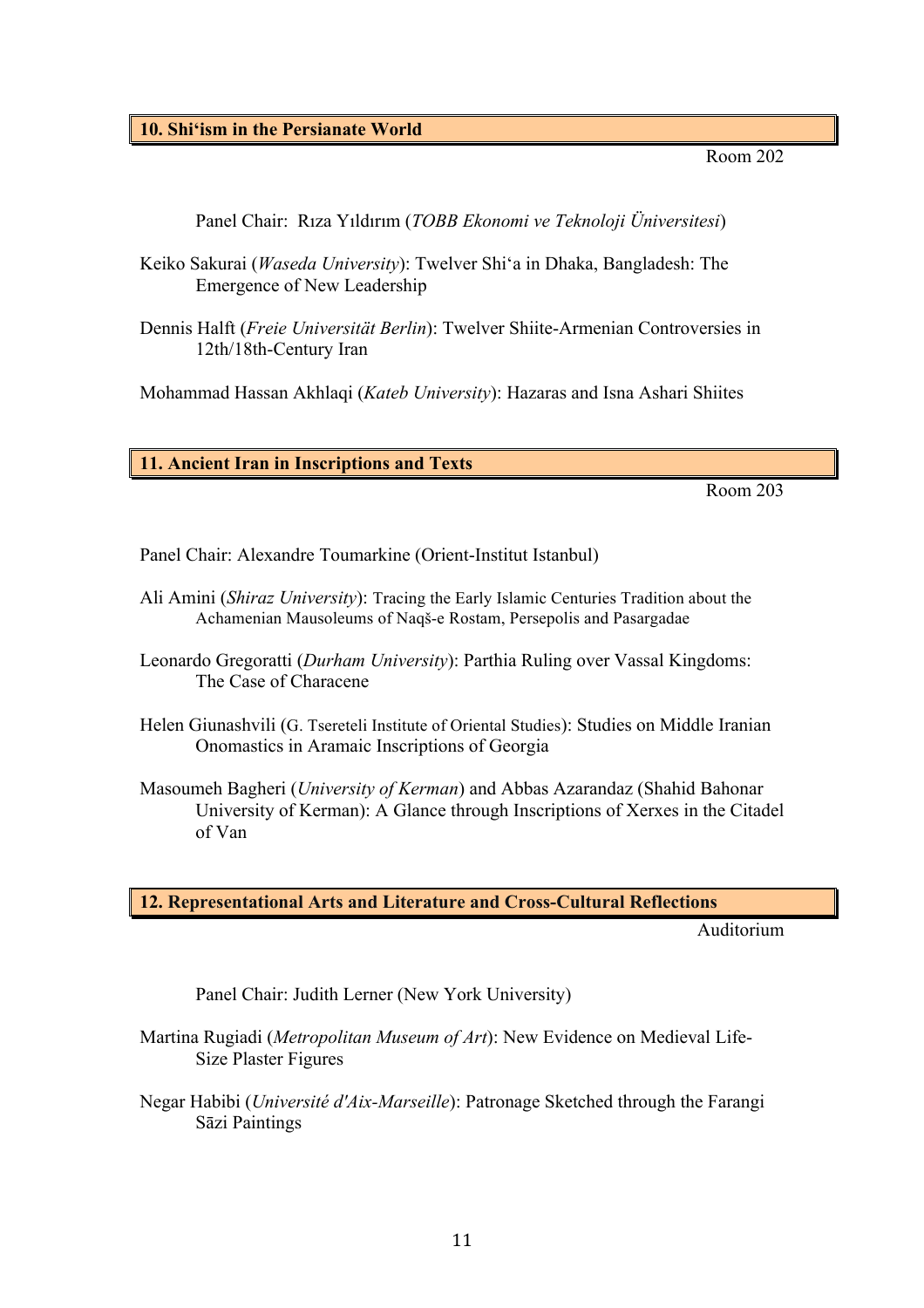Javad Rashki Ali Abad (*Freelance Researcher*): Ilkhanid Shahnamas and the Historiography of Iran under the Mongols

| <b>COFFEE BREAK</b> |  |  |
|---------------------|--|--|
| $15:00-15:15$       |  |  |

## **SESSION 4 15:15-16:45**

**13. Sociology of Gender**

Room 201

Panel Chair: Anna Vanzan (University of Milan)

- Brian Spooner (*University of Pennsylvania*): Gender and Family in Modern Persianate Societies
- Zahra Motamedi (*Freelance Researcher*): Women's Shelters in Kabul
- Masoumeh Velayati (*Al-Maktoum College of Higher Education*): Women in the Male Domain: Female Architects in Iran

**14. Literary and Political Discourse in Afghanistan, India, and Iran**

Room 202

Panel Chair: Mehmet Fatih Uslu (Istanbul Şehir University)

Farnaz Naghizadeh (*Islamic Azad University*): Woman, Freedom, and Law as the Axes of Intellectual Struggles of Two Liberal Poets in Iran and Afghanistan

Farah Niazkar (*Marvdasht Azad University*): Women's Dreams in the Contemporary World

Md Tarique Rasool (*Jawaharlal Nehru University*): Indian Panorama in the Blind Owl

Ramzan Ahmed (*Jawaharlal Nehru University*): Impact of Maulana on Maulana Azad

**15. Ethnography of the Persianate World**

Room 203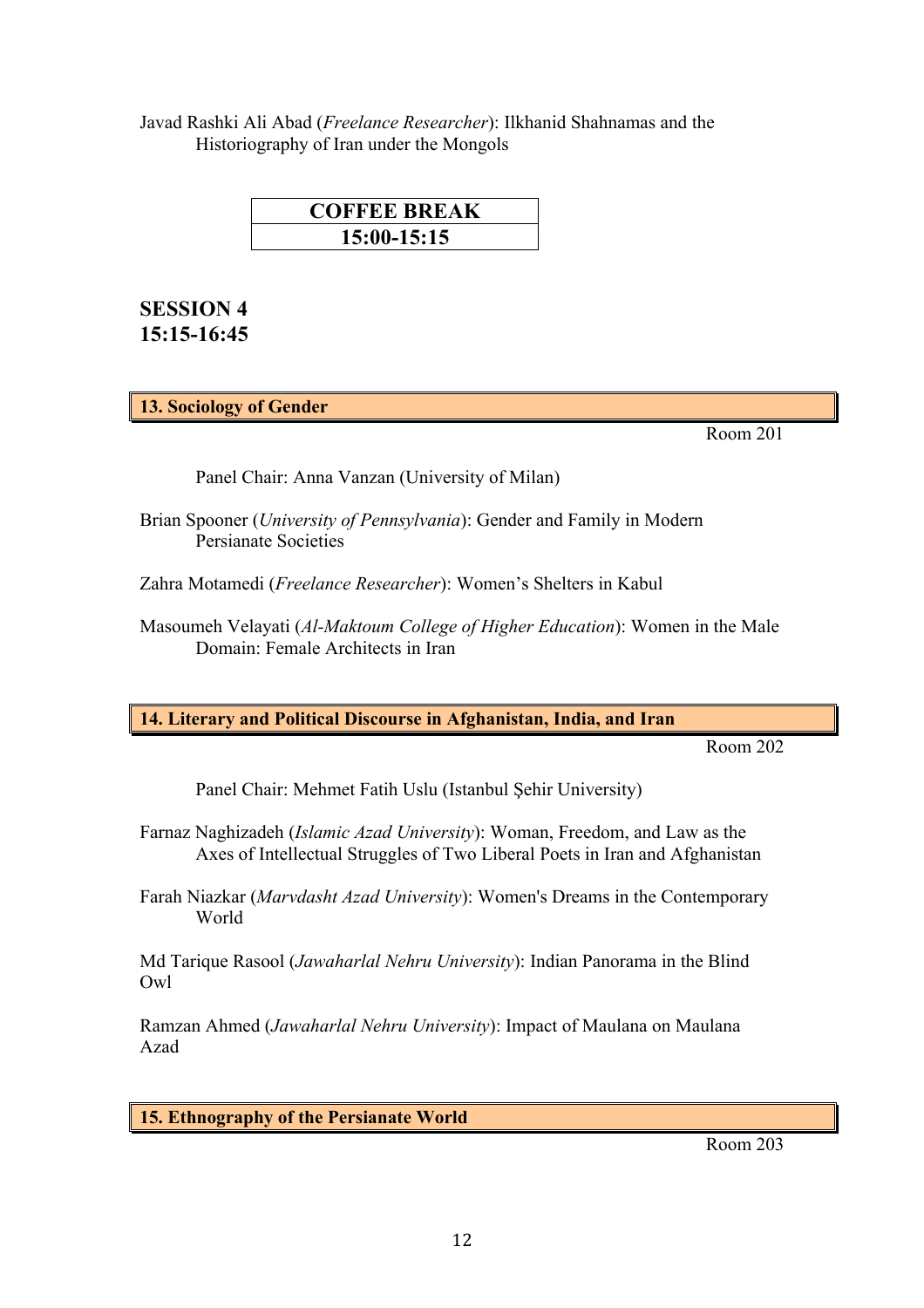Panel Chair: Namık Musalı (Kastamonu University)

- Sh. Nekushoeva (*Institute of Humanities of the Academy of Sciences, Tajikistan*): Tradition and Beliefs Associated with Blacksmiths' Work in Badakhshan
- Larisa Dodkhudoeva (*Institute of Humanities of the Academy of Sciences, Tajikistan*): Ethnographic Research on the Transition of the Craft Sector in Tajikistan
- Navid Fozi (*Middle East Technical University of Ankara*): Culture as an Enabling Religious Ground: Iranian Zoroastrians and Culture Concept

**16. Late Antiquity I**

Auditorium

Panel Chair: Parvaneh Pourshariati (*The City University of New York, College of Technology*)

D. Gershon Lewental (*University of Oklahoma*): Symbols of (Iranian) Empire: Banners, Thrones, Carpets and Pearls in Arab-Islamic Conquest Narratives

- Carlo G. Cereti (*Sapienza University of Rome*) and Zohre Bassiri (National Museum of Iran): Bullae and Seals of Sasanian Iran
- Alison Vacca (*University of Tennessee*): Abbasid Perceptions of Sasanian Rule in Armenia, Azerbaijan and Albania
- Askar Bahrami (*Encyclopedia Islamica Foundation*): Some Peculiarities of a Persian Pazand Manuscript Held in the British Library

#### **Meeting of JPS Editorial Board (closed)**

17:00-18:00 Cihangir Hotel Board Room

# **THURSDAY SEPTEMBER 10, 2015**

**SESSION 1 9:00-10:30**

**17. Late Antiquity II**

Room 201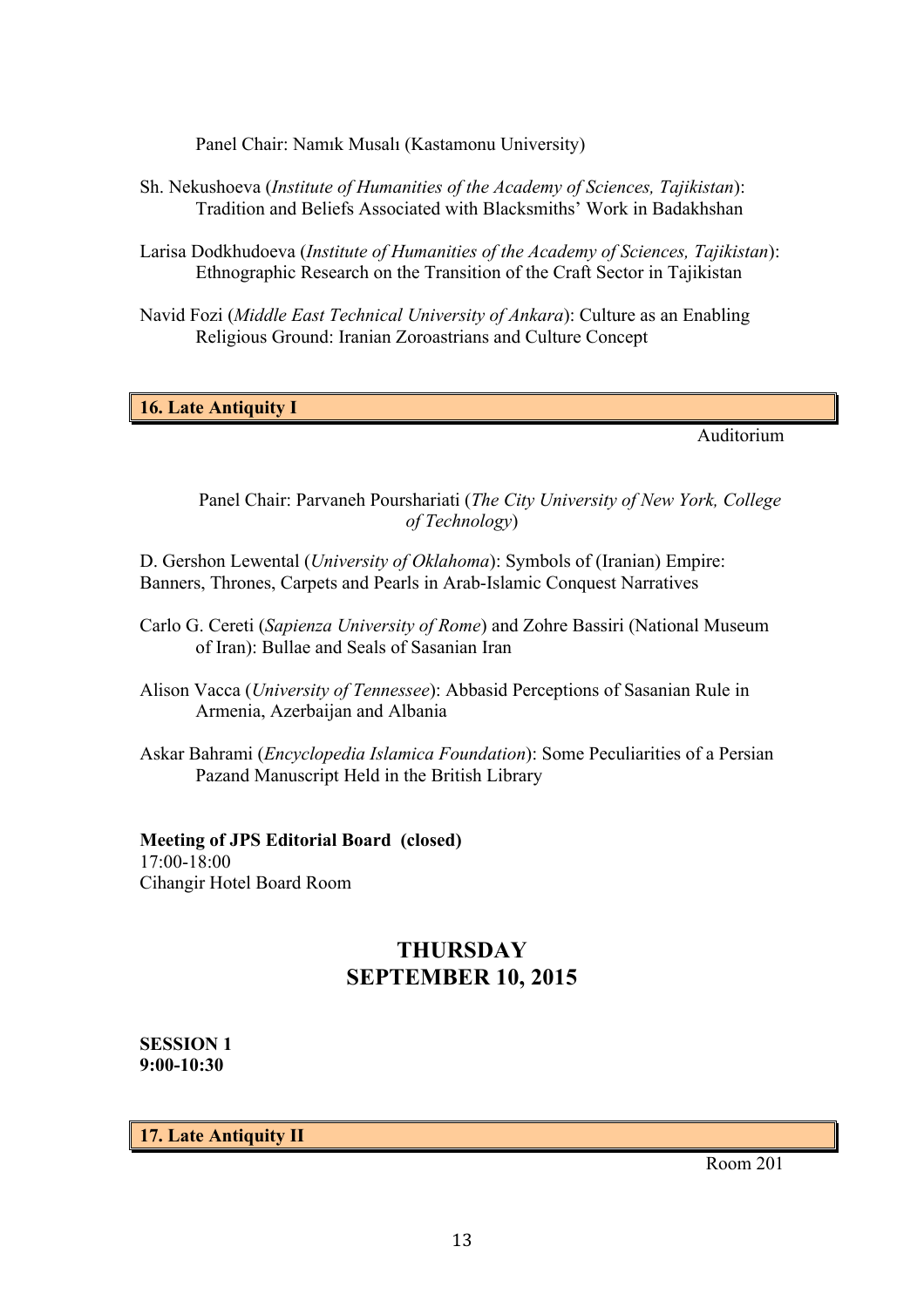Panel Organizer: Parvaneh Pourshariati (*The City University of New York, College of Technology*) Panel Chair: Dan Shapira (*Bar Ilan University*):

- Parvaneh Pourshariati (*The City University of New York, College of Technology*): Parthian Domains in Late Antiquity: The Religious Scene
- Pooriya Alimoradi (*University of Toronto*): Zoroastrian Religious Orthodoxy under the Sasanians: Reality or Myth
- Shervin Farridnejad (*Georg-August-Universität Göttingen*): Between the Worlds: Zoroastrian Iconography of the Afterlife

#### **18. Intellectual Traditions in the Pre-Modern Persianate World**

Room 202

Panel Chair: Olga Louchakova-Schwartz (UC, Davis)

- Kaveh Niazi (*Freelance researcher*): Prefiguring Innovation: Tusi's "Risala-yi Mu'iniya"
- Hunter Bandy (*Duke University*): 'The Wonder of Obscurity' and the Ecological Imagination of Niẓām al-Dīn Gīlānī
- Gennady Kurin (*University of Cambridge*): The Ahl-i Haqq Scholarship and Sources: Studying History Backward?
- Olga Louchakova-Schwartz (UC, Davis): Suhrawardi's *nûr mujarrad* and Reduction in Husserl and Henry: Illuminationism as a Phenomenological Philosophy

**19. Gender in Persianate Societies: Past and Present I**

Room 203

Panel Organzier: Irene Schneider (*University of Göttingen*) and Gholam Vatandoust (*American University of Kuwait*) Panel Chair: Gholam Vatandoust (*American University of Kuwait*)

- Afarin Tavakoli (*University of Yazd*): The Dilemma of Women's Sport under the Islamic Republic of Iran
- Nahid Tavassoli (*NAFeH*): "Feminine Reading" and "Up-to-Date" Interpretations of the Religious Rules of the Qur'an Concerning Women's Rights in Iran, Today
- Anna Vanzan (*University of Milan*): Mourning is Beautiful: Muharram Ceremonies and Gender Affirmation in Southern Iran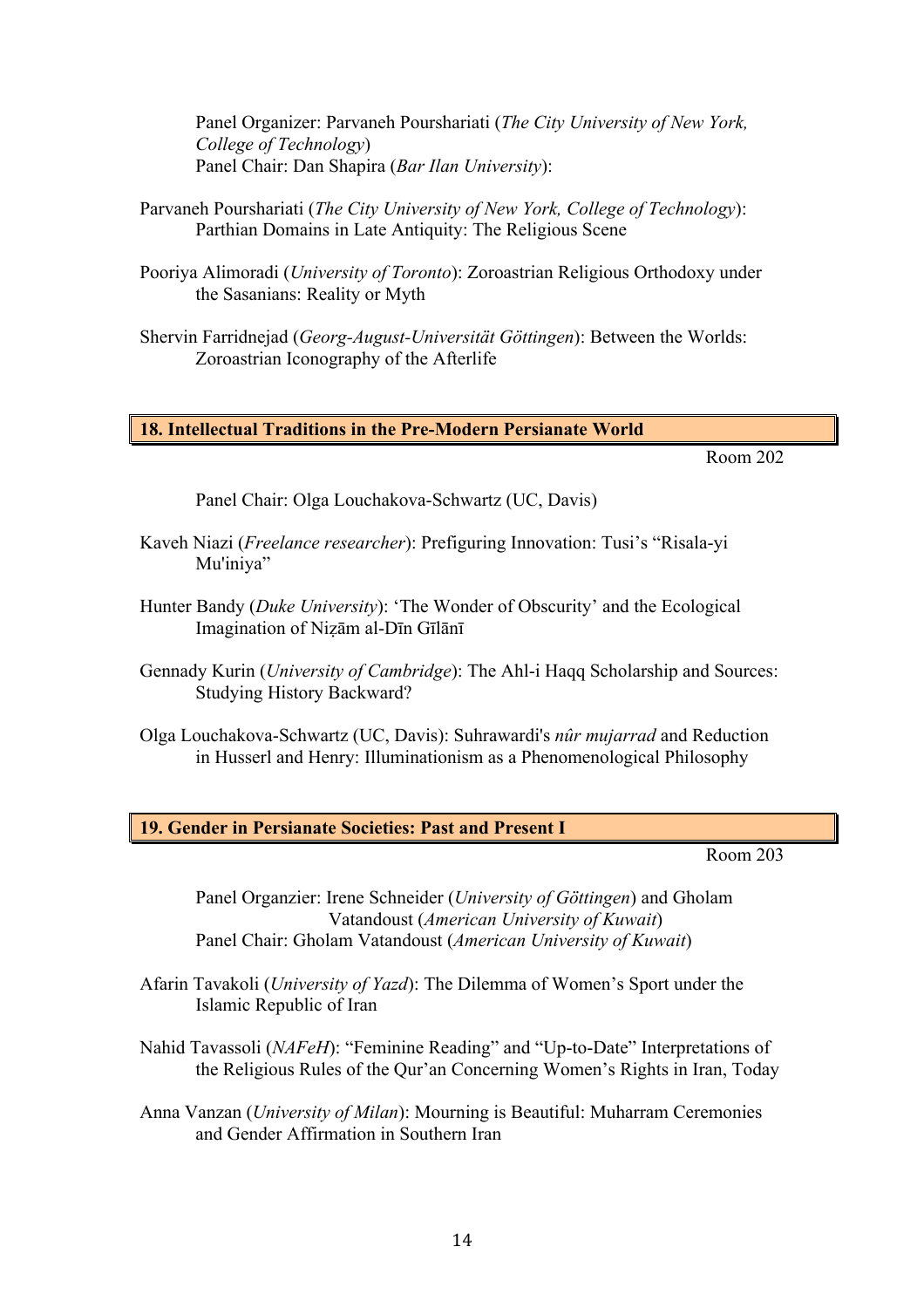Gholam Vatandoust (*American University of Kuwait*): Women, the Islamic Republic and the Changing Marriage Laws of Iran

**20. Sufism I: Sufis and Others**

Auditorium

Panel Chair: Jawid Mojaddedi (*Rutgers University*)

- Alessandro Cancian (*Institute of Ismaili Studies*): Sufi Mysticism and Usuli Shiʿism: Authority, Legitimacy and Mysticism in Modern Iranian Shiʿi Sufism
- Ghulam Ahya Hossaini (*Georg-August-Universität Göttingen*): The Religious Boundaries in Khwaja Muhammad Parsa's Views
- Mostafa Vaziri (*University of Innsbruck*): Rumi, the Intercultural Philosopher: Parallels with Vedanta, Buddhism and Shaivism
- Bahman Zakipour (TOYO University in Japan): Taking Another Look at Illuminationism (The Doctrine of Illumination and Sabian)

# **COFFEE BREAK 10:30-10:45**

# **SESSION 2 10:45-12:15**

**21. Gender in Persianate Societies: Past and Present II**

Room 201

 Panel Organizers: Irene Schneider (*University of Göttingen*) and Gholam Vatandoust (*American University of Kuwait*) Panel Chair: Irene Schneider (*University of Göttingen*)

- Pejman Abdolmohammadi (*John Cabot University*): The Role of Women in the First Generation of Persian Secular Intellectuals in the Nineteenth Century
- Anna Cieślewska (*Jagiellonian University*): Politicization and the Changing Nature of Female Rituals in Tajikistan
- Maryam Kohansal (*Shiraz Azad University*): Gender and Sexuality in Modern Persian Prose: The Case of Ali Mohammad Afghani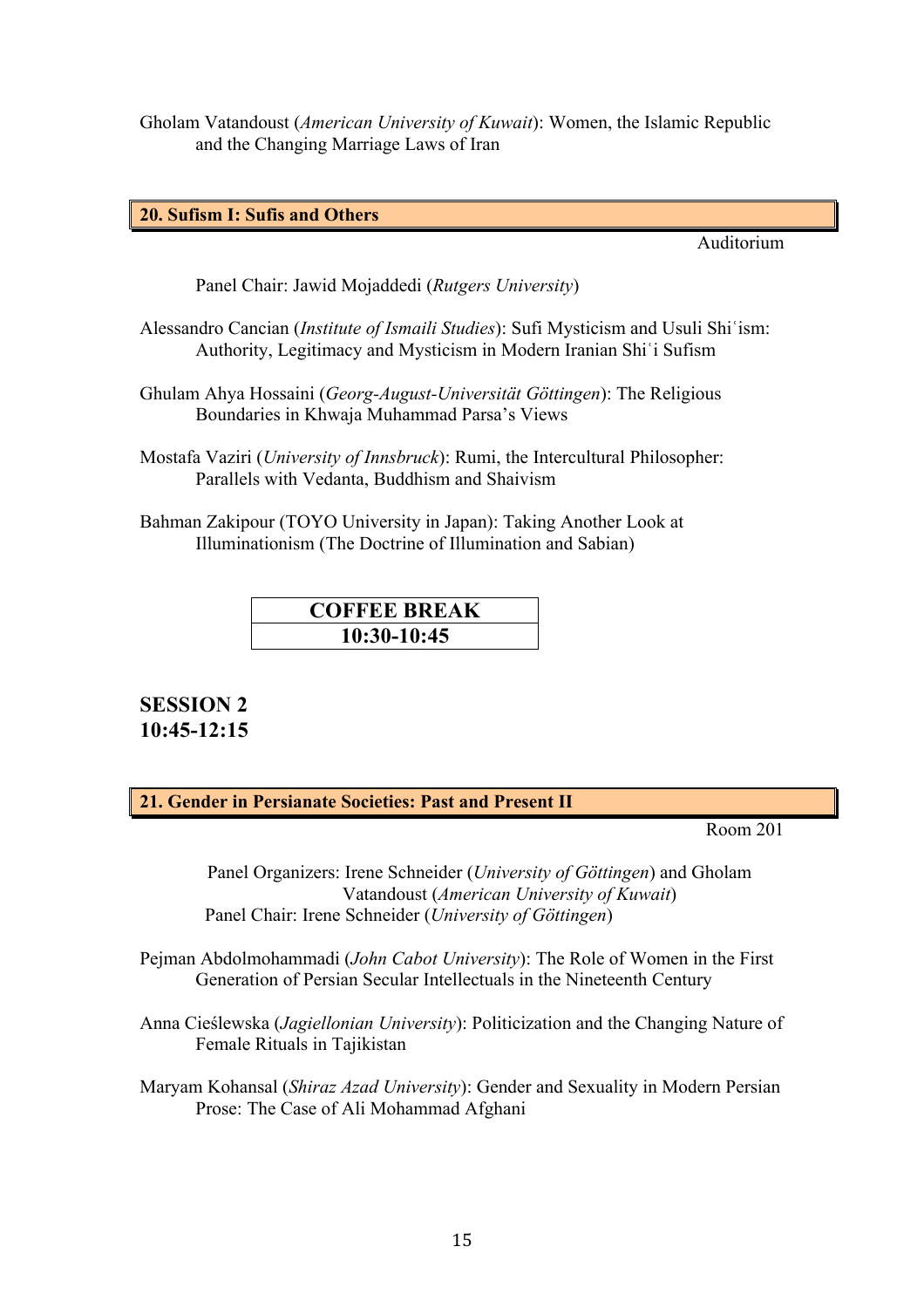#### **22. Sufism II: Medieval Persianate Sufi Thought**

Room 202

Panel Chair: Derya Örs (Atatürk Supreme Council for Culture, Language and History)

- Salimeh Maghsoudlou (*Ecole Pratique des Hautes Etudes*): Prophecy at Stake: the Mystical Adoption of Avicennian Doctrine of Prophecy by 'Ayn al-Qożāt Hamadānī
- Elizabeth Alexandrin (*University of Manitoba*): Destabilizing the "Supernatural" and the Pedagogy of Visionary Experiences in Kubravi Works
- Jawid Mojaddedi (*Rutgers University*): Understanding the Contemporary Appeal of Rumi

#### **23. Persianate Historiography I**

Room 203

Panel Chair: Bruno De Nicola (University of St Andrews)

- Rudi Matthee (*University of Delaware*): The Eighteenth Century in Iranian Historiography: Nader Shah: Warlord or National Hero?
- Tamar Lekveishvili (*Ilia State University*): Two References of the Iranian Historian Mohammad Kazem about Relations between Iran and the Georgian Royal Families in the Eighteenth Century
- Stanisław Jaśkowski (*University of Warsaw*): Ahmad Kasravi and His View of History in the Light of Iranian Historical Tradition

Philip Hopkins (St. Andrews): Southern Baptist Missions in Iran

#### **24. Language and Society**

Auditorium

Panel Chair: Seyfi Kenan (Marmara University)

- Aftandil Erkinov (*Tashkent State Institute of Oriental Studies*): *Kitab-e Sasiyan*: A Unique Fourteenth-Century Manuscript from Tashkent for Understanding the Secret Language of Street Workers in Central Asia
- Dan Shapira (*Bar Ilan University*): Parting of Ways: When the Kinds of Persian Became So Different?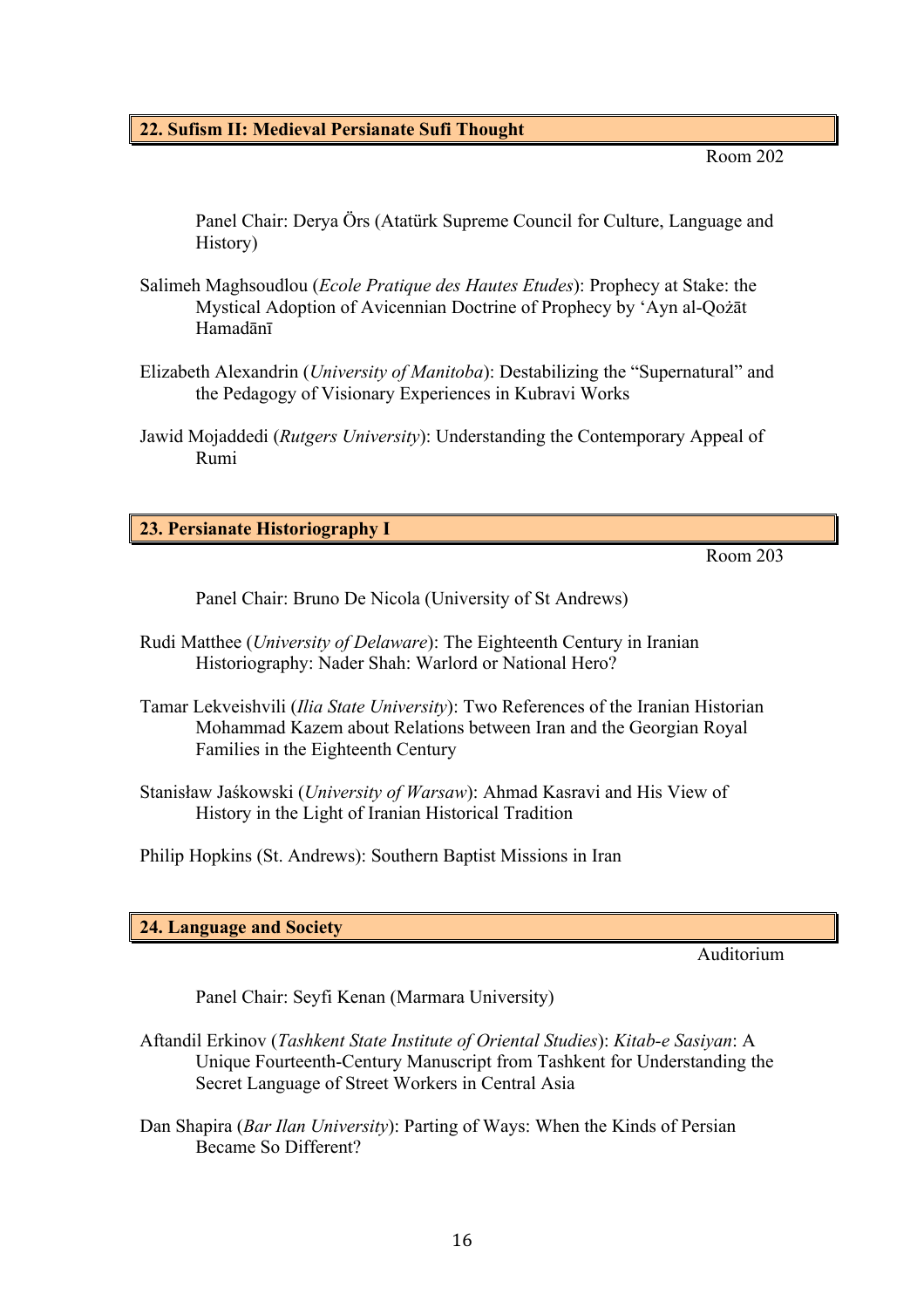Martin Schwartz (*UC, Berkeley*): The *Ketab-e Sasiyan* and Secret Vocabularies of Iran

| <b>LUNCH BREAK</b> |
|--------------------|
| $12:15 - 13:30$    |

# **SESSION 3 13:30-15:00**

#### **25. Law, Society and Culture in Modern Iran**

Room 201

Panel Chair: Richard Wittmann (Orient-Institut Istanbul)

- Erdem Aydın (*Boğaziçi University*): Asylum, Citizenship and Murder in the Imperial Capital: Naser al-Din Shah's Assassination and the Ottoman Response
- Ali Mir-Ansari (The *Center for the Great Islamic Encyclopedia*): The Parallel Development of Theatre and Cinema in Iran During the Constitutional Revolution
- Meysam Badamchi (Istanbul Şehir University): A Religious Defense of Liberal Democracy: Mojtahed Shabestari's Political Thought
- Kamran Arjomand (*Martin Luther University of Halle-Wittenberg*): *ʿElm o Zendegi*: Its Organization and its Political and Intellectual Import 1330-1332 (1951- 1953)

**26. Sanctifying the Profane: The "Orthodox" and "Heterodox" in the Rituals of Late Medieval Persianate Sufism**

Room 202

Panel Organizer: Usman Hamid (*University of Toronto*) Panel Chair: Zeynep Sabuncu (Boğaziçi University)

- Abolfazl Moshiri (*University of Toronto*): From Chastisement of the Ego to Antinomianism and Salvation: Cynic Sufis and the Dichotomized Symbolism of Dog in the Persian Mystical Literature
- Ashkan Bahrani (*Vanderbilt University*): A Brief Survey of Sufi Rituals in the Labors of Ayn al-Qudat al-Hamdani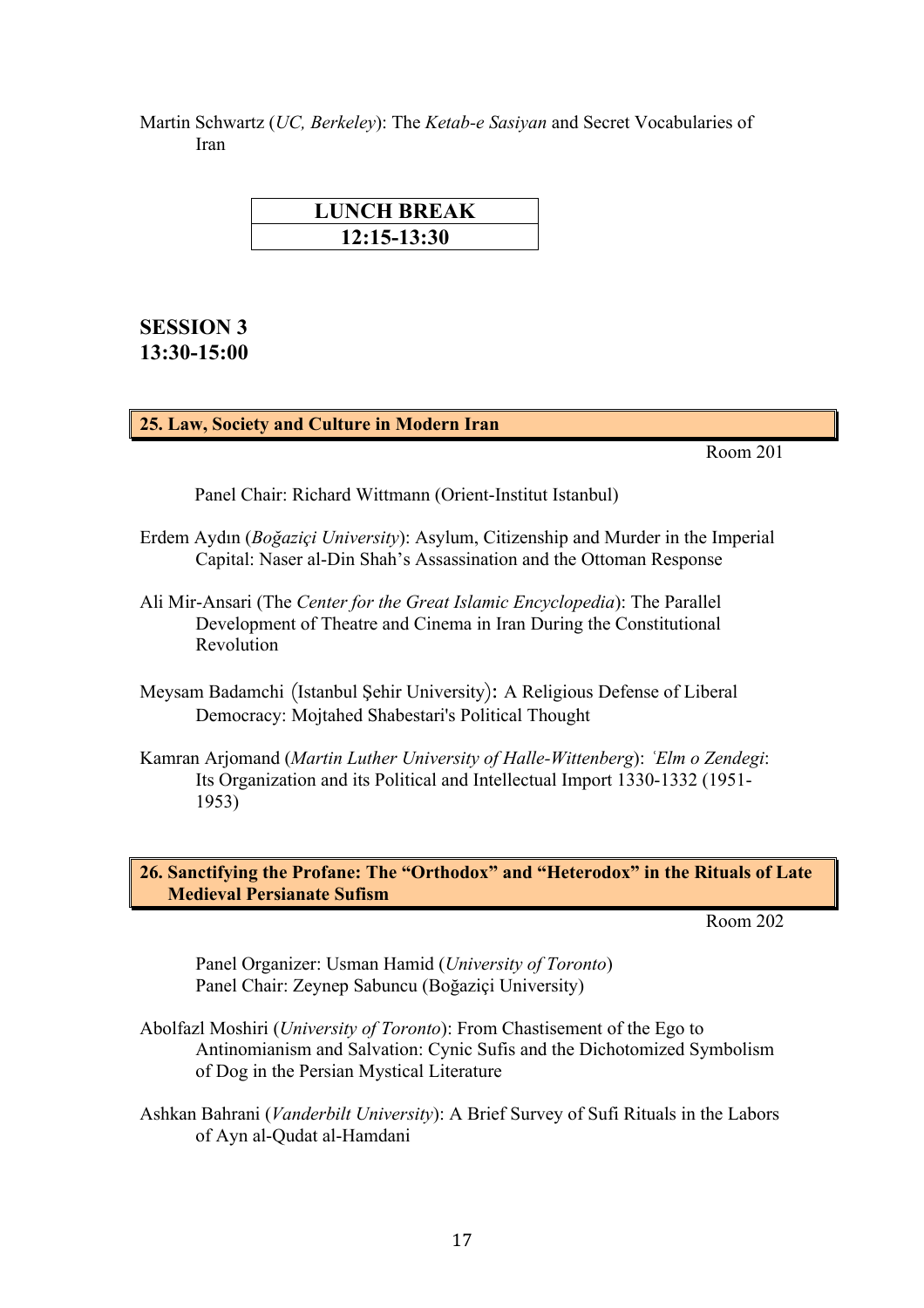Munir Drkic (*University of Sarajevo*): Masnavi-Khani Tradition in Bosnia Herzegovina

#### **27. Media/Journalism**

Room 203

Panel Chair: Firuza Melville (University of Cambridge)

- Sabohat Donayorova (*Institute of Humanities of the Academy of Sciences, Tajikistan*): Contradictory Soviet Ideology in the 1930s and 1940s as Reflected in the Newspaper, *Badakhshān Surkh*
- Laetitia Nanquette (*University of New South Wales*): Iranian Literary Blogs and the Globalization of Iranian Literary Networks
- A.A. Mohammad Khani (Shahr-e Ketab): A Window to Iran's Present-Day Culture: The Case of *Shahr-e Ketab*
- Ali Dehbashi (Bokhara Magazine): Shabha'ye Bokhara

**28. Historical Linguistics**

Auditorium

Panel Chair: Martin Schwartz (UC. Berkeley)

- Maia Sakhokia (*Ilia State University*): Compound Verb Cyclic Paradigmatic Typology: By Old Persian and Common Persian Data
- Tamar Demetrashvili (*Ilia State University*): Patterns of Marking in Old Middle and Modern Persian: A Diachronic Analysis
- Ali-Ashraf Sadeghi (Iranian Academy of Persian Language and Literature): Abu Bakr Busti's *Kitab al-Masadir*, Linguistic Peculiarities of Persian Materials

| <b>COFFEE BREAK</b> |  |
|---------------------|--|
| 15:00-15:15         |  |

**SESSION 4 15:15-16:45**

**29. Legitimacy and State-Building**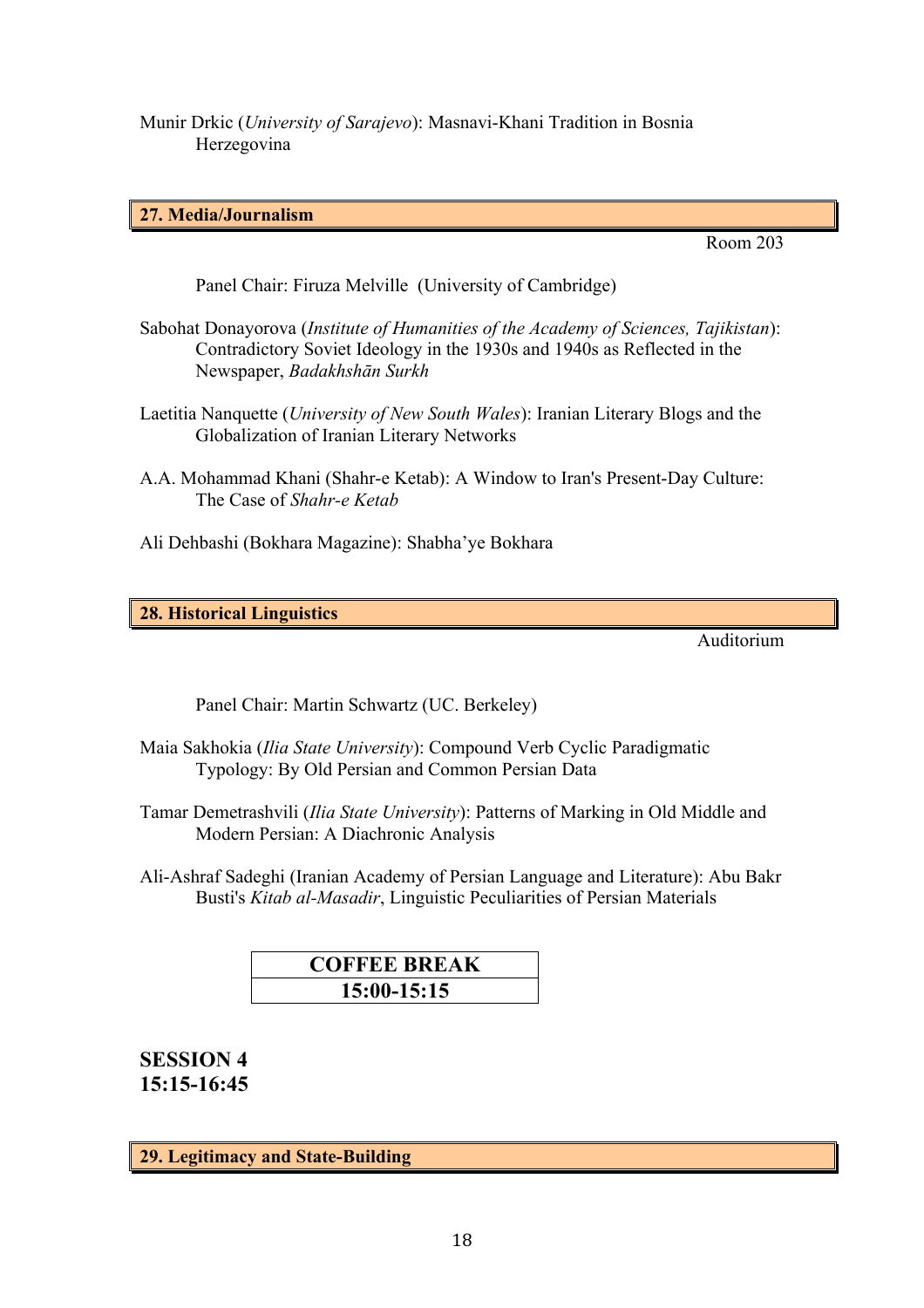Panel Chair: Louise Marlow (*Wellesley College*)

- Ghazzal Dabiri (*University of Ghent*): Legitimacy and Historiography in the Samanid Courts
- Said Lotfollah Jalalee (*Imam Khomeini Education and Research Institute*): The *Pandnameh* of Abu-Mansur Maturidi

**30. Urdu Literature and Society**

Room 202

Panel Chair: Till Luge (Orient-Institut Istanbul)

- Sana Khan (*Jawaharlal Nehru University*): Iqbal: A Philosopher Poet of Urdu and Persian Literature
- Javed Kholov (*Prorector- Tajik Pedagogical University in Penjikent*): Persian Dastan in Urdu Literature
- Sheikh Abdullah (*Jawaharlal Nehru University*): Munshi Moolchand Dehlavi: An Exponent of Rostam and Sohrab in Urdu Literature

Nadeem Akhtar (*Jawaharlal Nehru University*): Rumi and Iqbal: Companions in Quest of Life

**31. Leadership and Authority in Persian Ismailism**

Room 203

Panel Organizer: Daniel Beben (Indiana University) Panel Chair: Lisa Alexandrin Panel Discussant: Lisa Alexandrin

- Miklós Sárközy (Institute of Ismaili Studies, London, Károli Gáspár Reformed University Budapest): Qasida No. 75 of the Dīwān-i Qā'imiyyāt: Territorrial Expansion and Political Ideology of the Nizārīs at the End of the 12th century AD
- Daniel Beben (*Indiana University*): Authority, Legitimacy and Communal Memory in Persian Ismailism: The Legacy of the Muhammad-Shahi/Qasim-Shahi Schism in the Nizari Imamate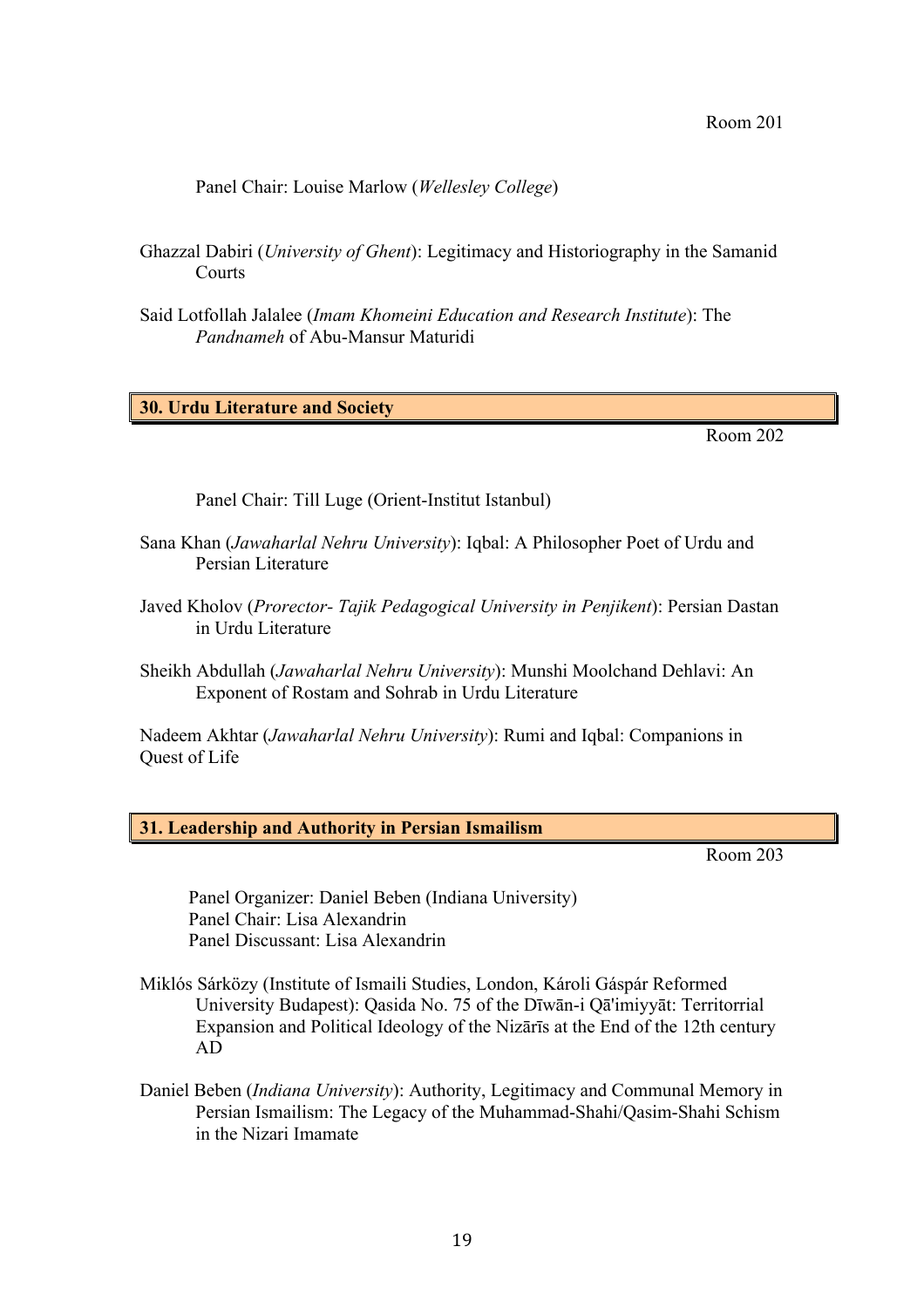- Jo-Ann Gross (*The College of New Jersey*): Bahār-i Badakhshān: An Unstudied Source for Understanding Ismāʿīlī Identity in Badakhshān
- Khalil Andani (*Harvard University*): Spiritual Apocalypse: The Qa'im al-qiyama in the Thought of Nasir-i Khusraw

#### **32. Afghanistan, Central Asia and South Caucasus**

Auditorium

Panel Chair: Zaur Gasimov (Orient-Institut Istanbul)

- Waleed Ziad (*Yale University*): Hazrat Fazl Ahmad Peshawari: Excavating the Bukhara-Peshawar Nexus after Nadir Shah
- Andreas Wilde (*University of Bamberg*): Afghans in the Bukharan Emirate: A "(Hi)Story" of Merchants, Mercenaries and Soldiers of Fortune
- Amin Tarzi (*Marine Corps University*): Nation Building in Afghanistan: Effects on Persian Language
- Victoria Arakelova (*Yerevan State University*): On Yezidi Identity: Definitions Ex Negativo and Basic Markers

**Meeting of the Regional Councils and Board of Directors (closed)** 17:00-18:00 Cihangir Hotel Board Room

## **FRIDAY SEPTEMBER 11, 2015**

**SESSION I 9:00-10:30**

**33. Iran and the Caucasus**

Room 201

Panel Chair: Kahraman Şakul (Istanbul Şehir University)

Nino Kavtaria (*National Center of Manuscripts, Georgia*): Islamic Influence on the Georgian Ecclesiastical Books of the 15th-17th Centuries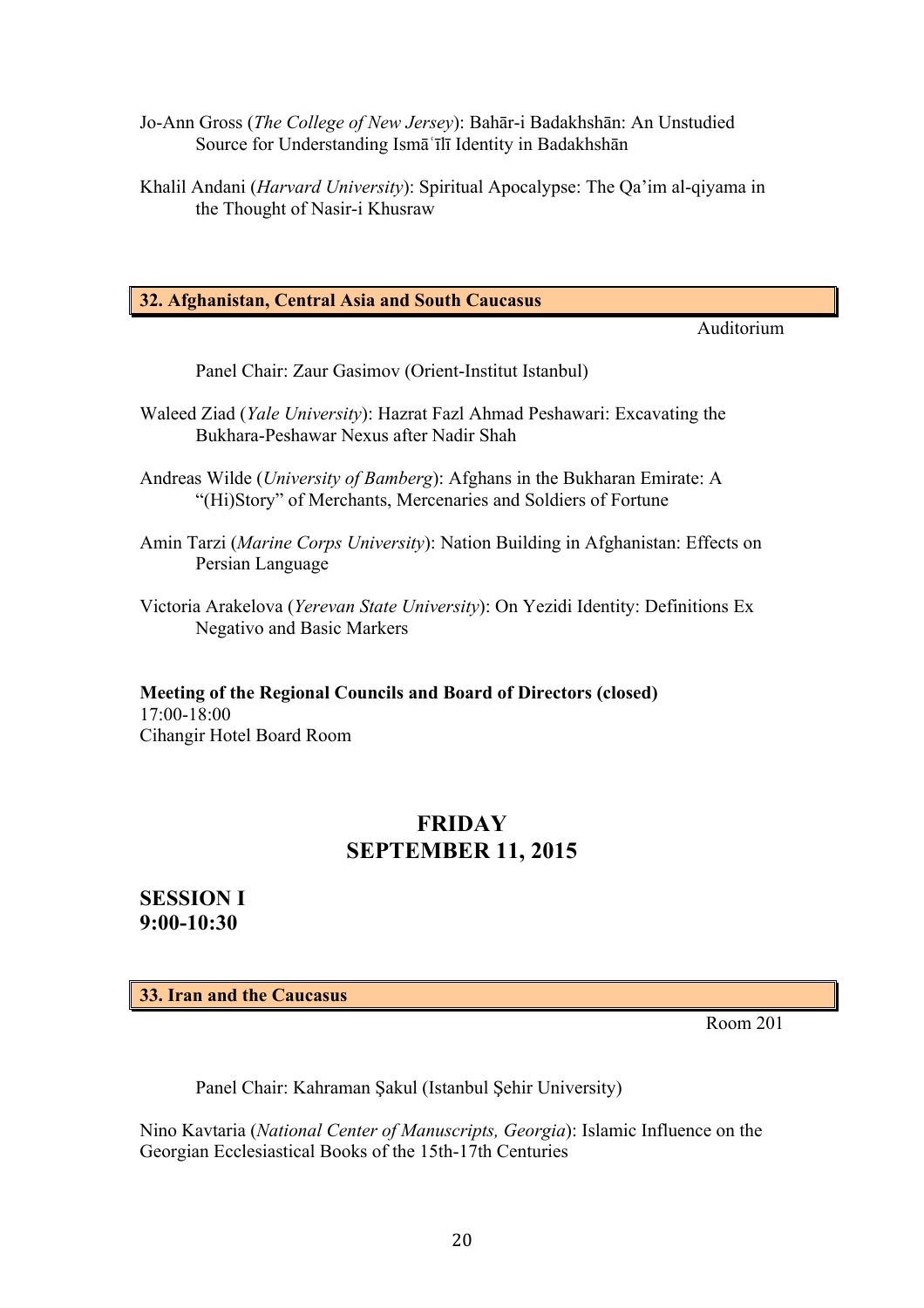- Marine Alexidze (*Tbilisi State University*): Poetic Heritage of Mevlani in the Museums and Archives of Georgia
- Nikoloz Nakhutsrishvili (*Ilia State University*): The Cultural Image of the Iranian Community in Post-Soviet Georgia
- George Sanikidze (*Ilia State University*): Iran and the South Caucasus during the Post WWI Years and in the 1920s

#### **34. What is Indo-Persian? A View from the Late Mughal Period**

Room 202

Panel Organizers: Arthur Dudney (University of Cambridge) and Mana Kia (Columbia University) Chair: Sunil Sharma (*Boston University*)

- Mana Kia (*Columbia University*): Loving Iran from Hindustan: Translocal Persian Literary Culture in a Mid-Eighteenth-Century Delhi Moment
- Arthur Dudney (*University of Cambridge*): Indian Accents and Iranian Accents: A History of the Concept of Local Usage in Persian
- Kevin Schwartz (*University of Maryland*): Tazkirahs and the Articulation of Socio-Literary Worlds in Late Mughal India
- Jane Mikkelson (*University of Chicago*): Of Parrots and Crows: Bīdel and Ḥazīn in Their Own Words

**35. Outsider/Insider Views of the Persianate World**

Room 203

Panel Chair: Victoria Rowe Holbrook (Istanbul Bilgi University)

- Jose Cutillas (*University of Alicante*): Khwaja Seffer, Armenian Ambassador and Factor of Shah Abbas I in Madrid in the 17th century
- Basak Kilerci (*University of Oxford*): Naser al-Din Shah's Visit to Istanbul in 1873 within the Context of Ottoman-Qajar Relations

# **COFFEE BREAK 10:30-10:45**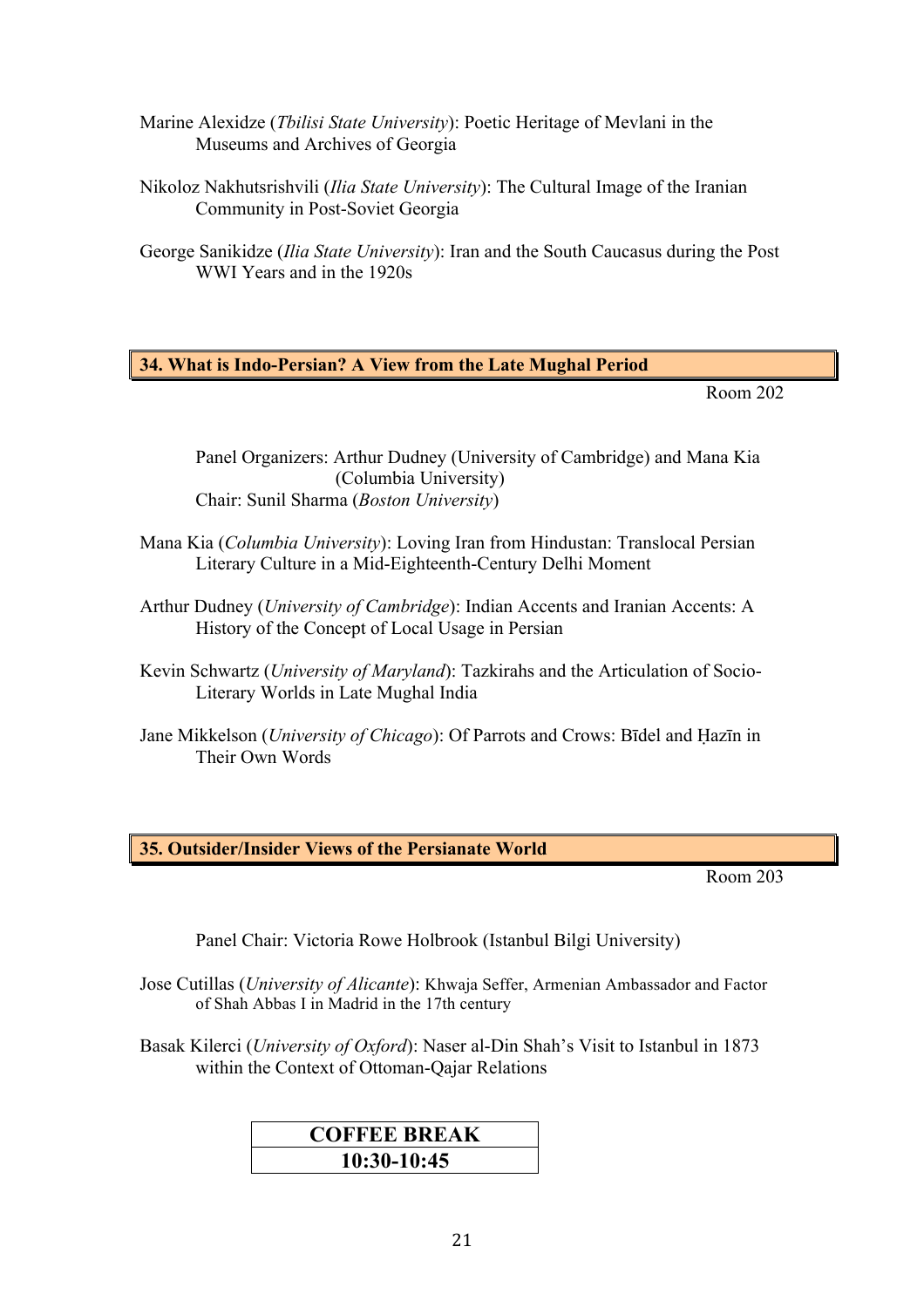#### **36. Memory and Imagery in Persianate Historiography and Literature**

Room 201

Panel Chair: Emrah Safa Gürkan (29 Mayıs University)

- Maryam Kamali (*Harvard University*): Undeveloped Persian Historiography in the Saljuq Era
- Javad Abbasi (*Ferdowsi University of Mashhad*): Turkestan from the Iranian Persepective from the Thirteenth to Fifteenth Century (Reflections in Persian Poetry from Sa'di to Jami)
- Sh. Yusufbekov (*Institute of Humanities of the Academy of Sciences, Tajikistan*): The Image of Saint Ali in the Poetical Genre of the Oral Folk Literature of Badakhshan, Tajikistan
- Mehmet Ertan (*Boğaziçi University*): The Role of Massacres in Collective Identity: The Alevi Collective Memory on the Basis of Victimhood

#### **37. Ritual and Culture**

Room 202

Panel Chair: Anthony Greenwood (ARIT)

- Hossein Godazgar (*Al-Maktoum College of Higher Education*): Religion and Rituals in Iran
- Muslima Broimshoeva (*Institute of Humanities of the Academy of Sciences, Tajikistan*): An Ethnolinguistic Analysis of the Beliefs and their Explanations Related to the Religious Customs and Events of the Ismailis of Badakhshan
- Mary Hegland (*Santa Clara University*): Moharram Rituals: Transformation in Politics and Meanings in a Settlement near Shiraz

**38. Ottoman-Safavid Poetry**

Room 203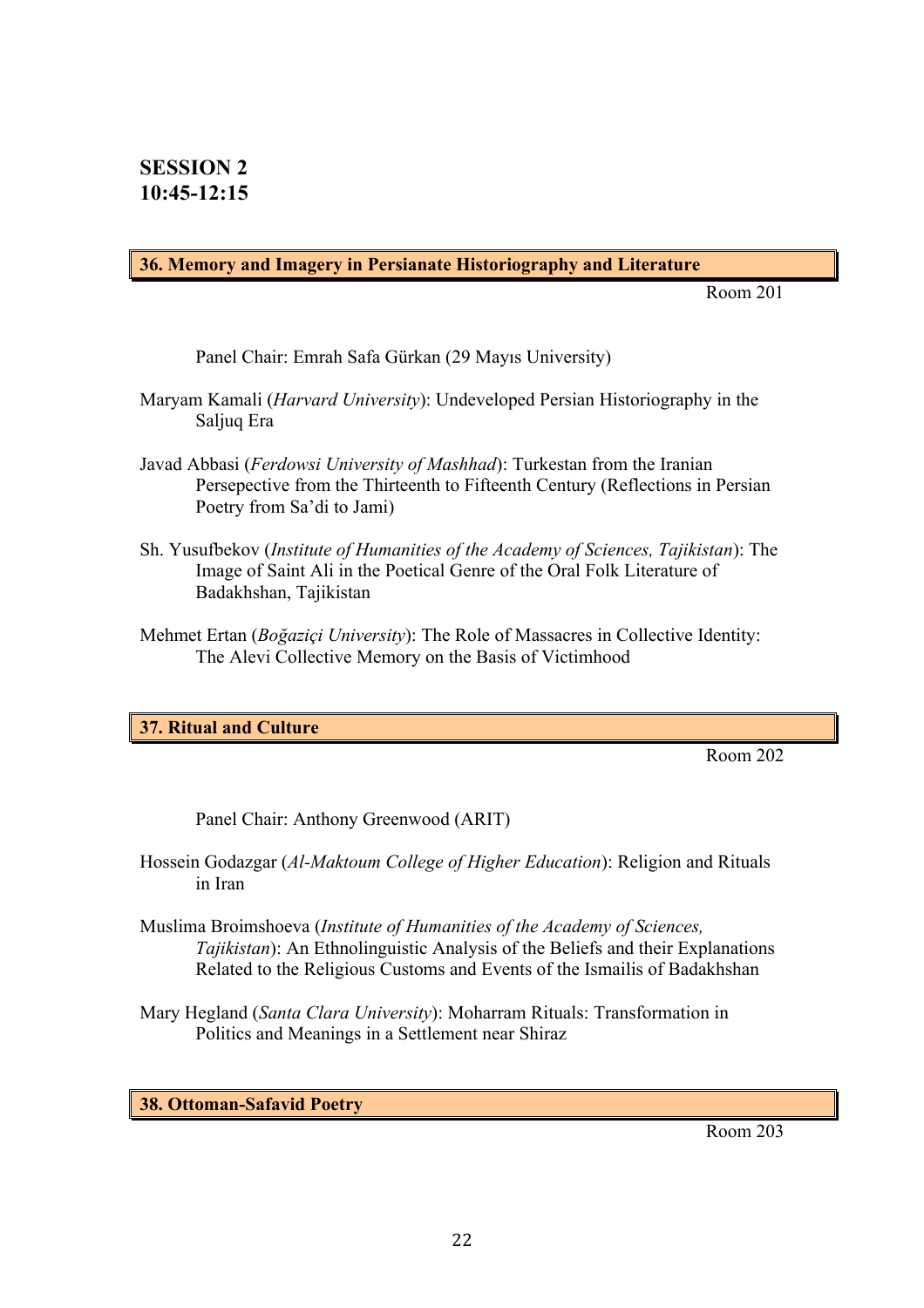Panel Chair: Güneş Işıksel (Medeniyet University)

- Benedek Peri (*Eötvös Loránd University*): Yavuz Sultan Selim and His Techniques of Poetic Imitation
- Ferenc Csirkes (*University of Chicago*): The Reception of Ottoman Poetry in Safavid Lands: Sadiqi Beg's Biographical Anthology of Poets
- Maryam Musharraf (*Shahid Bheshti University*): The Socio-Political Dialogue in the Poetry of Muhammad Fizuli (d.970/1590)

**39. Politics of Advice Literature in Seljuq Anatolia and Il-Khanid Iran**

Auditorium

Panel Chair: Judith Pfeiffer (*University of Oxford*)

- Andrew Peacock (*University of St Andrews*): Mu'ayyid al-Din Jandi and his Sufi Advise for Rulers
- Louise Marlow (*Wellesley College*): The Lata'if al-hikma of Siraj al-Din Urmavi and its Context
- Jonathan Brack (*University of Michigan*): A Jewish Vizier and His Fables: Sa'd al-Dawla, the Akhlaq-i nasiri and Mongol Sovereignty in Late Thirteenth-Century Iran
- Bruno De Nicola (*University of St Andrews*): Updating Nizam al-Mulk: Advising Local Rulers in Thirteenth-Century Anatolia

| <b>LUNCH BREAK</b> |  |
|--------------------|--|
| $12:15-13:30$      |  |

**SESSION 3 13:30-15:00**

**40. Modern Historiography and Historical Memory**

Room 201

Panel Organizers: Ebrahim Towfigh (Independent Scholar) and Mehdi Faraji (Stony Brook University) Panel Chair: Sait Özervarlı (Yıldız Teknik University)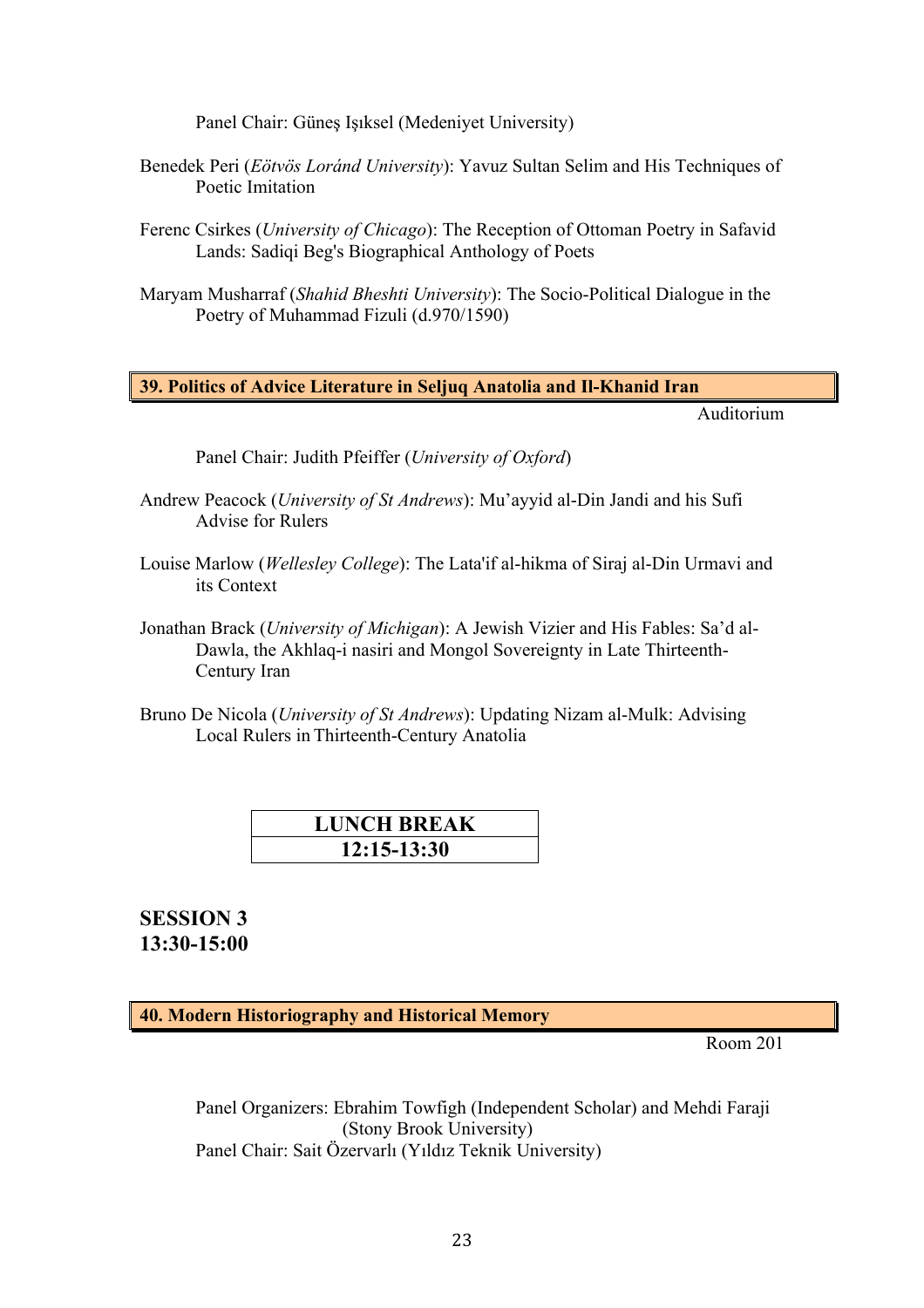Rouhollah Eslami (Shahid Beheshti University): Modern Iranian Historiography and Comparative Approach

Ebrahim Towfigh (Independent Scholar): Modern Iranian Historiography and "Stationary Society": A Genealogy of the Modern Concept of Despotism

Hesamedin Saffari (Freelance Researcher): Modern Iranian Historiography and Cultural Translation

#### **41. Embodied Vision: Art and Architecture in Persianate Visual Culture**

Room 202

Panel Organizer: Margaret Shortle (Boston University) Panel Chair and Discussant: Sussan Babaie (*The Courtauld Institute of Art*)

- Anastassiia Botchkareva (*Columbia University*): Tracing the Gesture: The Dynamics of Enlivenment in Seventeenth-Century Persianate Drawings
- Margaret Shortle (*Boston University*): Sensory Instability and Fleeting Beauty in Sixteenth-Century Persian Paintings and Their Attached Ghazals
- Suzan Yalman (*Koç University*): The "Green Dome" and Early Mawlawi Architecture in Konya
- Oya Pancaroǧlu (*Boğaziçi University*): Persianate Tilework in Fifteenth-Century Anatolia: The Case of Bursa

|  |  |  | <b>42. Great Poets and Their Cross-Cultural Impacts</b> |  |
|--|--|--|---------------------------------------------------------|--|
|--|--|--|---------------------------------------------------------|--|

Room 203

Panel Chair: Ahmed Zildžić

Kourosh Kamali Sarvestani (*Shiraz University*): Sa'di's Wishful Words

Đenita Haverić (*University of Sarajevo*): The Impact of Rumi on the Literary Heritage of Bosnia

Helia Tavakoli (*Université de Franche-Comté*): The Fragrance of Attar in Nineteenth-Century France

|  |  |  | 43. Indo-Persian Literature |
|--|--|--|-----------------------------|
|--|--|--|-----------------------------|

Auditorium

Seyed Mehdi Yousefi (University of Tehran): Modern Iranian Historiography and "Decline Study"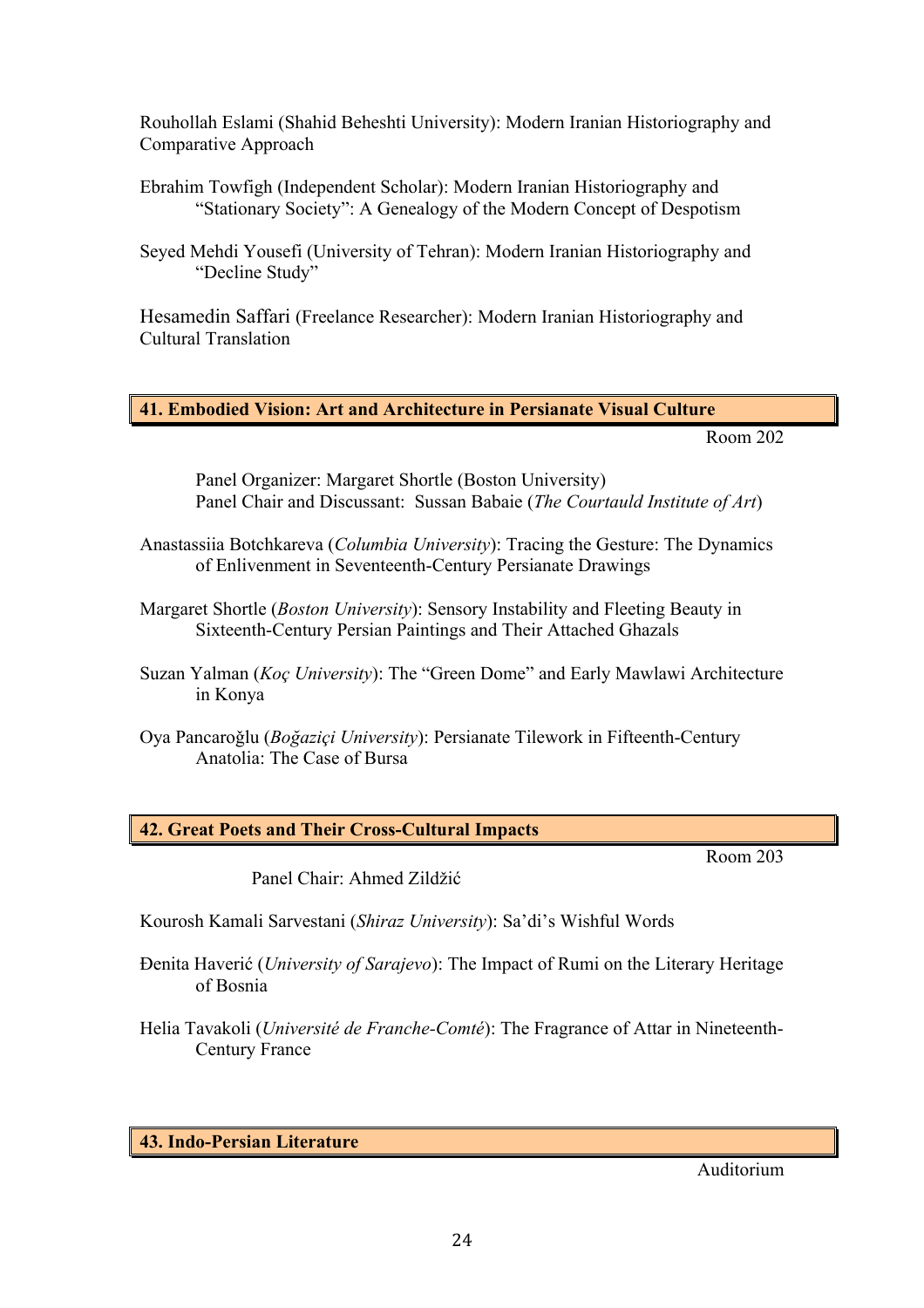Panel Chair: Sooyong Kim (Koç University)

- Sunil Sharma (*Boston University*): The *Shahjehan-nameh*: Versifying the Glorious Reign of a Mughal Ruler
- Theodore Beers (*University of Chicago*): Social Networks in the '*Arafat al-'Asheqin* of Taqi Awhadi: The Case of Vahshi, Muhtasham, and the Poets of Kashan
- Shahla Farghadani (*Islamic Azad University*): Social Class and Sexuality in the Safavid-Mughal Period

Alexander Jabbari (*University of California, Irvine*): Contested Visions of Persianate Sexuality, Past and Future

| <b>COFFEE BREAK</b> |  |  |  |
|---------------------|--|--|--|
| 15:00-15:15         |  |  |  |

**SESSION 4 15:15-16:45**

#### **44. Rumi and the Indian Parrots**

Room 201

Panel Organizer: Syed Akhtar Husain (*Jawaharlal Nehru University*) Panel Chair: Syed Akhtar Husain (*Jawaharlal Nehru University*) Panel Discussant: Aleem Ashraf Khan (University of Delhi)

- Golam Moinuddin (*Jawaharlal Nehru University*): Iqbal-An Exponent of Rumi in the Indian Subcontinent
- Shafaq Matloob (*Jawaharlal Nehru University*): The Echo of Rumi's Masnavi in the Surma-i-Beenish of Ghalib
- Syed Md Kazim (*Jawaharlal Nehru University*): Unveiling Rumi in an Indian Play
- Aleem Ashraf Khan (University of Delhi): The Translation of the Mathnavi of Maulana Rum into Urdu
- Syed Akhtar Husain (*Jawaharlal Nehru University*): Impact of Rumi on Medieval India